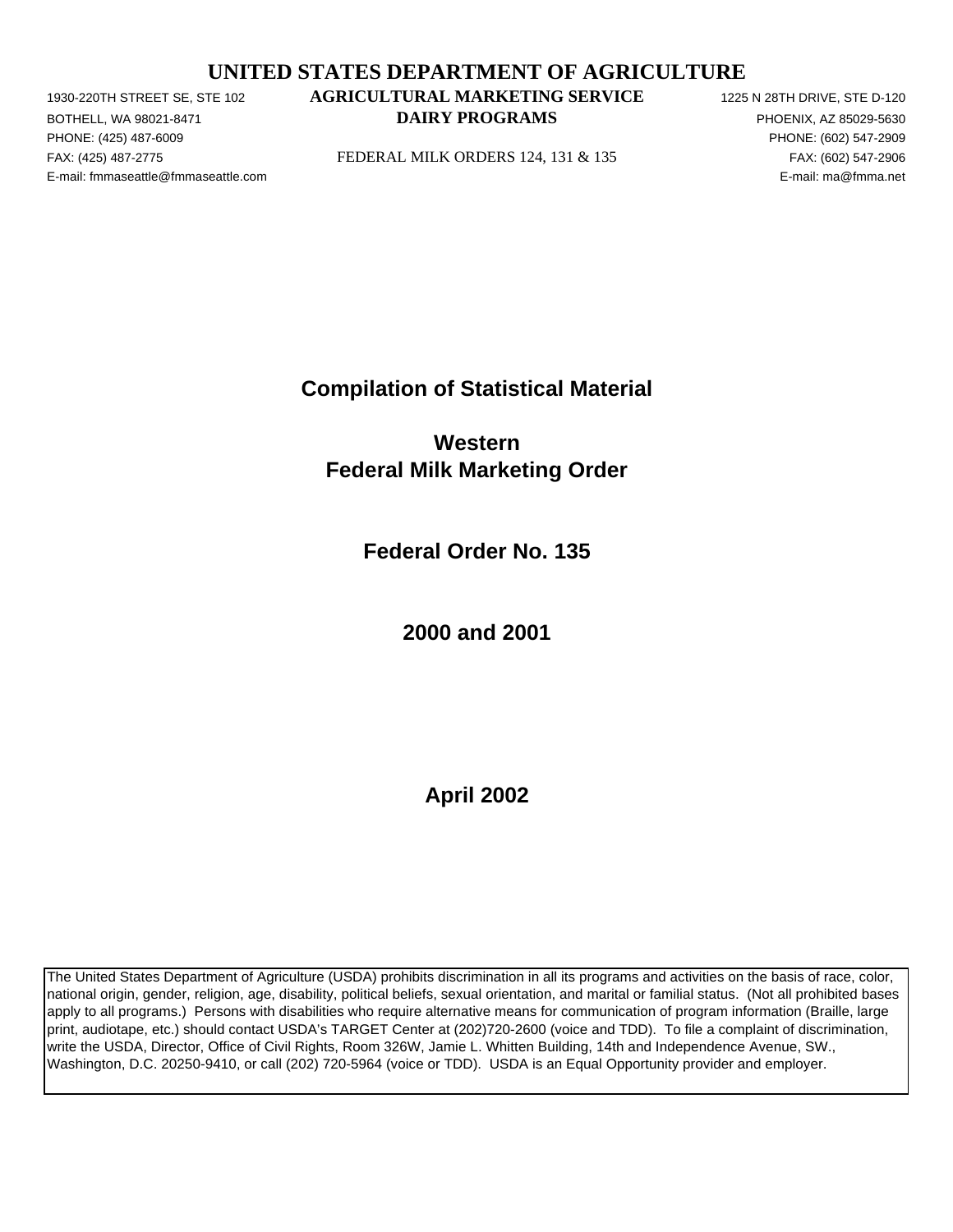# **Table of Contents**

| Table No.      | Title                                                                                                                                                                                  | Page No.       |
|----------------|----------------------------------------------------------------------------------------------------------------------------------------------------------------------------------------|----------------|
| 1              | Handlers Operating Pool Plants Under the Western Order,<br>Federal Order No. 135, 2000 and 2001                                                                                        | 1              |
| $\overline{c}$ | Qualified Cooperative Associations Marketing Milk Under the<br>Western Order, Federal Order No. 135, 2000 and 2001                                                                     | $\overline{2}$ |
| 3              | Qualified Proprietary Bulk Tank Handlers Marketing Milk Under the<br>Western Order, Federal Order No. 135, 2000 and 2001                                                               | $\overline{2}$ |
| 4              | Number of Producers and Receipts of Producer Milk,<br>Western Order, Federal Order No. 135, 2000 and 2001                                                                              | 3              |
| 5              | Class I Producer Milk and Components, Western Order,<br>Federal Order No. 135, 2000 and 2001                                                                                           | 4              |
| 6              | Class II Producer Milk and Components, Western Order,<br>Federal Order No. 135, 2000 and 2001                                                                                          | 5              |
| $\overline{7}$ | Class III Producer Milk and Components, Western Order,<br>Federal Order No. 135, 2000 and 2001                                                                                         | 6              |
| 8              | Class IV Producer Milk and Components, Western Order,<br>Federal Order No. 135, 2000 and 2001                                                                                          | $\overline{7}$ |
| 9              | Total Producer Milk and Components, Western Order,<br>Federal Order No. 135, 2000 and 2001                                                                                             | 8              |
| 10             | Number of Producers and Milk Production, Western<br>Order, Federal Order No. 135, May 2000 and 2001                                                                                    | 9              |
| 11             | Number of Producers and Milk Production, Western<br>Order, Federal Order No. 135, December 2000 and 2001                                                                               | 10             |
| 12             | Class Prices Per Cwt. for 3.5% Milk and Component Prices,<br>Western Order, Federal Order No. 135, 2000 and 2001                                                                       | 11             |
| 13             | Producer Price Differentials, Component Prices, and Statistical Uniform<br>Prices, Western Order, Federal Order No. 135, 2000 and 2001                                                 | 12             |
| 14             | <b>Advance National Agricultural Statistical Services (NASS) Commodity Pricing</b><br>Factors Used in Pricing Class I Skim/Butterfat and Class II Skim/Nonfat<br>Solids, 2000 and 2001 | 13             |
| 15             | <b>Final National Agricultural Statistical Services (NASS) Commodity Pricing</b><br>Factors Used in Pricing Class II Butterfat, Class III, and Class IV,<br>2000 and 2001              | 14             |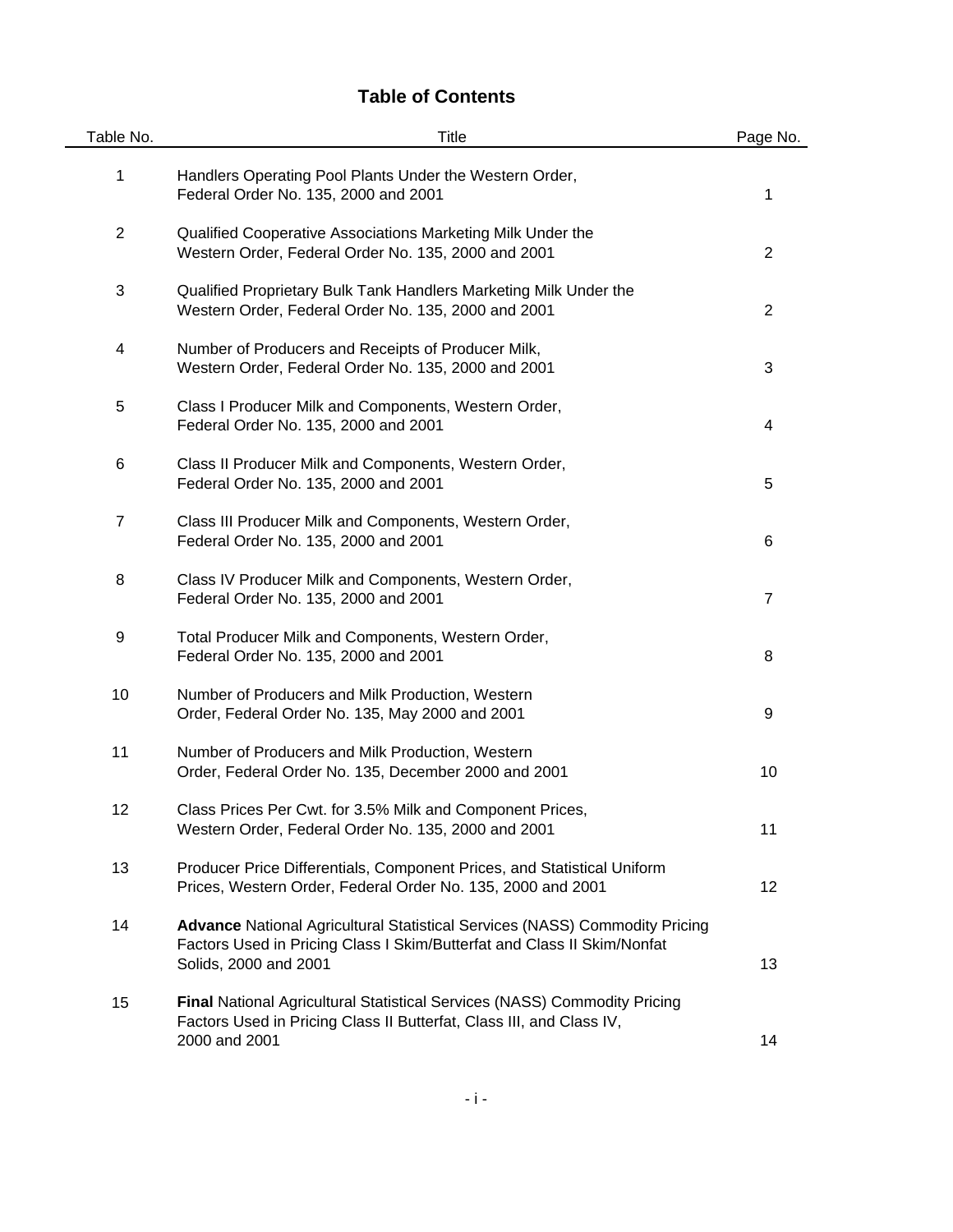#### Western Order, Federal Order No. 135, 2000 and 2001 Handlers Operating Pool Plants Under the

|                                 |                |                       |       | Location   |        |
|---------------------------------|----------------|-----------------------|-------|------------|--------|
|                                 |                | <b>Plant Location</b> |       | Adjustment | Plant  |
| City<br>Name                    |                | County                | State | Rate 1/    | Status |
| Cream O' Weber, Inc.            | Salt Lake City | Salt Lake             | UT    |            | 2/     |
| Dairy Farmers of America, Inc.  | Beaver         | Beaver                | UT    | $-0.30$    | 3/     |
| Dairy Farmers of America, Inc,  | Smithfield     | Cache                 | UT    |            | 3/     |
| Falconhurst Dairy, Inc.<br>Buhl |                | Twin Falls            | ID    | $-0.30$    | 4/     |
| Gossner Foods, Inc.             | Logan          | Cache                 | UT    |            | 2/     |
| KDK, Inc.                       | Draper         | Salt Lake             | UT    |            | 2/     |
| Meadow Gold Dairies, Inc.       | Boise          | Ada                   | ID    | $-0.30$    | 2/     |
| Meadow Gold Dairies, Inc.       | Pocatello      | <b>Bannock</b>        | ID    | $-0.30$    | 2/     |
| Meadow Gold Dairies, Inc.       | Salt Lake City | Salt Lake             | UT    |            | 2/     |
| Stoker Wholesale, Inc.          | <b>Burley</b>  | Cassia                | ID    | $-0.30$    | 2/     |
| The Kroger Co., Layton Dairy 6/ | Layton         | Davis                 | UT    |            | 2/     |
| Western Quality Foods, LLC      | Cedar City     | Iron.                 | UT    | $-0.30$    | 5/     |
| WestFarm Foods                  | <b>Boise</b>   | Ada                   | ID    | $-0.30$    | 2/     |
| Winder Dairy, Inc.              | Salt Lake City | Salt Lake             | UT    |            | 2/     |

1/ \$0.00 unless otherwise noted.

2/ Pool distributing plant under FO 135 during 2000 and 2001.

3/ Cooperative pool manufacturing plant under FO 135 between January and August 2000.

4/ Pool distributing plant under FO 135 during 2000, January through February 2001, and April through December 2001.

5/ Pool distributing plant under FO 135 during 2000 and January through November 2001.

6/ Formerly known as Smith's Food and Drug Centers, Inc.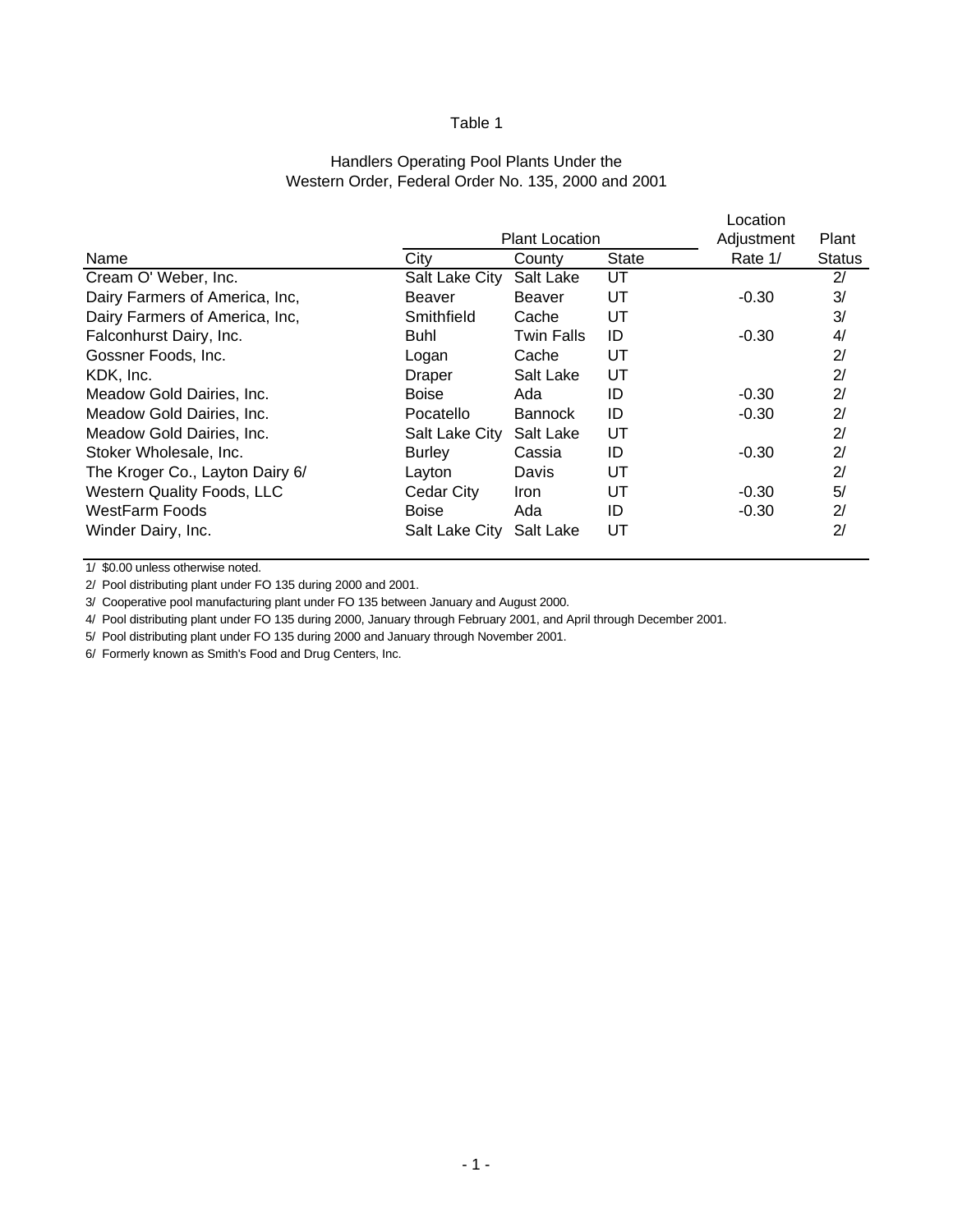#### Qualified Cooperative Associations Marketing Milk Under the Western Order, Federal Order No. 135, 2000 and 2001

|                                           | <b>Principle Office</b>  |        | Coop  |               |
|-------------------------------------------|--------------------------|--------|-------|---------------|
| Name                                      | Citv                     | County | State | <b>Status</b> |
| Dairy Farmers of America, Inc.,           |                          |        |       |               |
| Mountain Area Council                     | Salt Lake City Salt Lake |        | -UT   | 1/2/          |
| Magic Valley Quality Milk Producers, Inc. | Jerome                   | Jerome | ID    |               |
| Northwest Dairy Association               | Seattle                  | King   | WA    |               |

1/ Qualified cooperative association under FO 135 during 2000 and 2001.

2/ Dairy Farmers of America, Inc., headquarters are in Kansas City, Missouri.

#### Table 3

## Qualified Proprietary Bulk Tank Handlers Marketing Milk Under the Western Order, Federal Order No. 135, 2000 and 2001

|                     | <b>Principle Office</b> |            |       |        |  |  |  |
|---------------------|-------------------------|------------|-------|--------|--|--|--|
| Name                | City                    | Countv     | State | Status |  |  |  |
| Glanbia Foods, Inc. | Twin Falls              | Twin Falls | -ID   |        |  |  |  |
| Jerome Cheese Co.   | Jerome                  | Jerome     |       |        |  |  |  |

1/ Qualified proprietary bulk tank handler under FO 135 during 2000, January through February 2001 and April through December 2001.

2/ Qualified proprietary bulk tank handler under FO 135 during 2000 and 2001.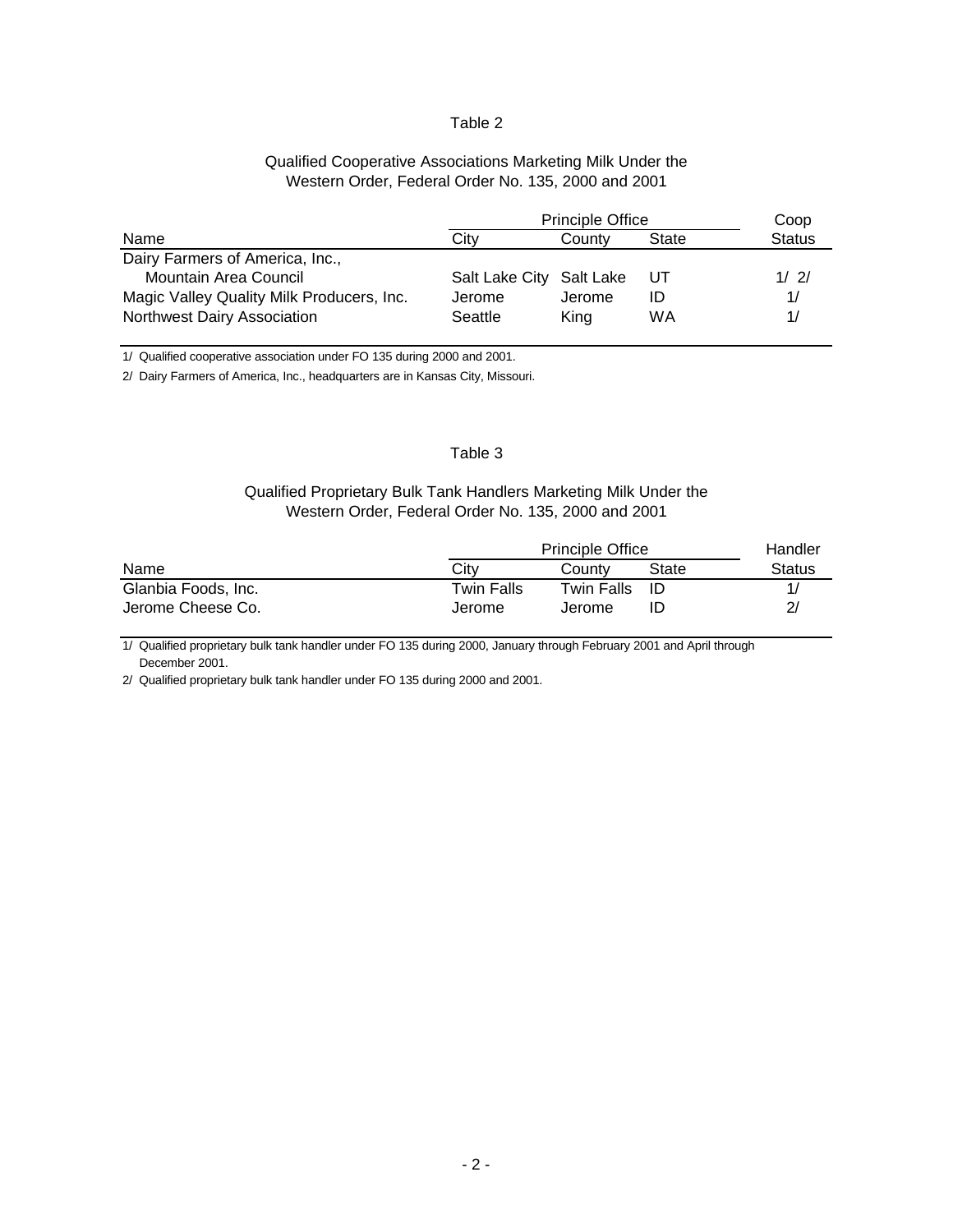## Number of Producers and Receipts of Producer Milk Western Order, Federal Order No. 135 2000 and 2001

| Month         | Number of | Total         | Daily      |
|---------------|-----------|---------------|------------|
| and Year      | Producers | Pounds        | Average 1/ |
|               |           |               |            |
| January 2000  | 701       | 322,551,577   | 10,404,890 |
| February      | 718       | 302,553,579   | 10,432,882 |
| March         | 751       | 367,224,598   | 11,845,955 |
| April         | 775       | 391,958,643   | 13,065,288 |
| May           | 769       | 388,082,261   | 12,518,783 |
| June          | 760       | 381,926,373   | 12,730,879 |
| July          | 756       | 392,873,015   | 12,673,323 |
| August        | 766       | 308,452,042   | 9,950,066  |
| September     | 764       | 290,936,625   | 9,697,888  |
| October       | 751       | 295,054,762   | 9,517,896  |
| November      | 780       | 306,125,265   | 10,204,176 |
| December      | 764       | 300,744,685   | 9,701,441  |
| Average/Total | 755       | 4,048,483,425 | 11,061,430 |
|               |           |               |            |
| January 2001  | 770       | 327,449,974   | 10,562,902 |
| February      | 756       | 293,798,204   | 10,492,793 |
| March         | 734       | 300,209,737   | 9,684,185  |
| April         | 806       | 339,073,167   | 11,302,439 |
| May           | 827       | 394,382,475   | 12,722,015 |
| June          | 828       | 459,467,224   | 15,315,574 |
| July          | 760       | 447,362,300   | 14,431,042 |
| August        | 767       | 456,502,752   | 14,725,895 |
| September     | 766       | 447,492,060   | 14,916,402 |
| October       | 826       | 296,359,432   | 9,559,982  |
| November      | 828       | 453,390,508   | 15,113,017 |
| December      | 778       | 461,446,703   | 14,885,378 |
| Average/Total | 787       | 4,676,934,536 | 12,813,519 |
|               |           |               |            |

1/ Annual average is a weighted average.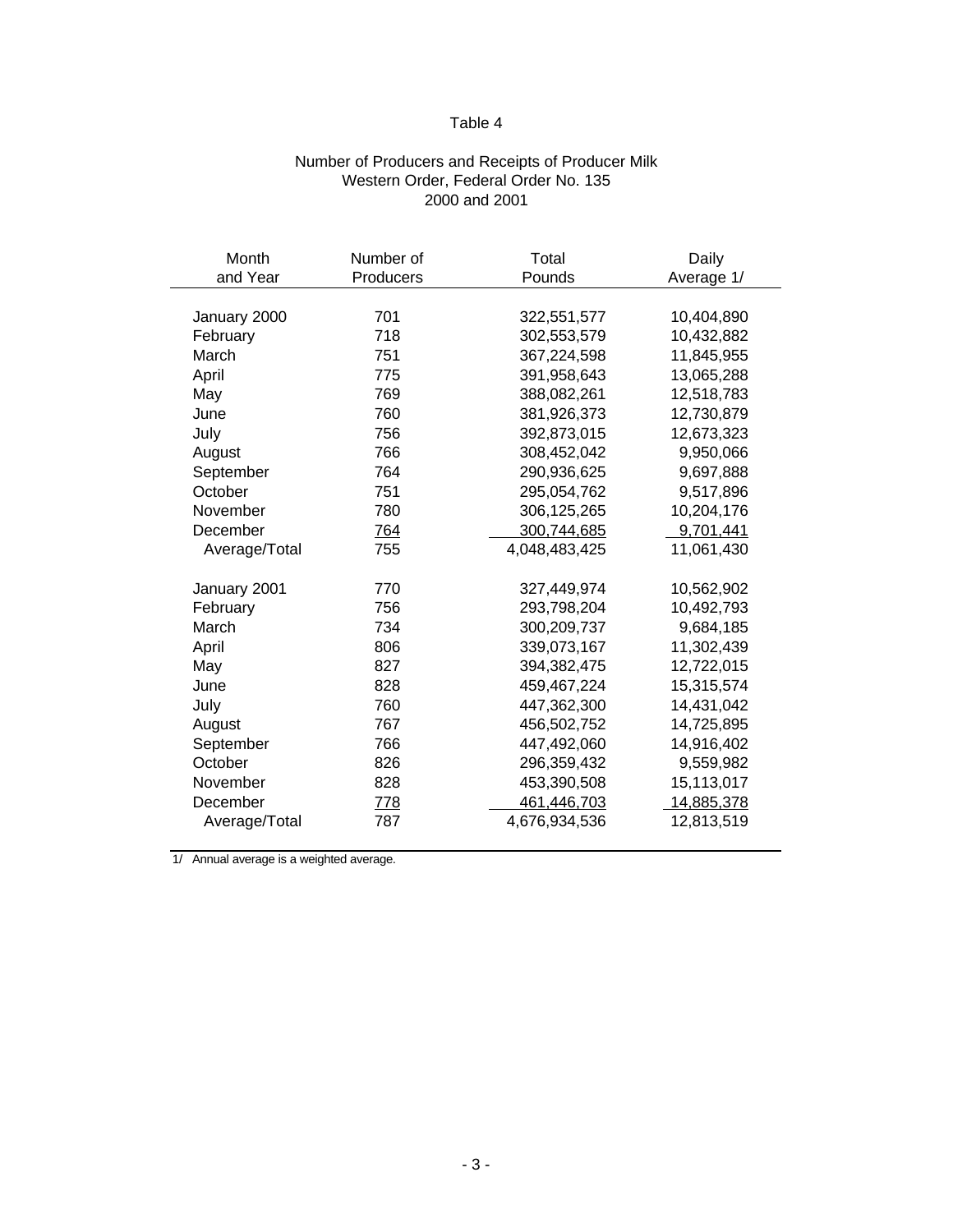## Class I Producer Milk and Components\* Western Order, Federal Order No. 135 2000 and 2001

| Month            | Class I              | Percent of | Class I Butterfat |         | Class I Protein |         | <b>Class I Other Solids</b> |         | <b>Class I Nonfat Solids</b> |         |
|------------------|----------------------|------------|-------------------|---------|-----------------|---------|-----------------------------|---------|------------------------------|---------|
| and Year         | <b>Producer Milk</b> | Market     | Pounds            | Percent | Pounds          | Percent | Pounds                      | Percent | Pounds                       | Percent |
|                  |                      |            |                   |         |                 |         |                             |         |                              |         |
| January 2000     | 83,942,458           | 26.02%     | 1,500,943         | 1.79%   | 2,638,818       | 3.14%   | 4,861,762                   | 5.79%   | 7,500,580                    | 8.94%   |
| February         | 83,587,381           | 27.63%     | 1,507,223         | 1.80%   | 2,592,483       | 3.10%   | 4,849,195                   | 5.80%   | 7,441,678                    | 8.90%   |
| March            | 92,266,755           | 25.13%     | 1,665,725         | 1.81%   | 2,863,778       | 3.10%   | 5,342,193                   | 5.79%   | 8,205,971                    | 8.89%   |
| April            | 75,951,864           | 19.38%     | 1,383,043         | 1.82%   | 2,338,539       | 3.08%   | 4,403,263                   | 5.80%   | 6,741,802                    | 8.88%   |
| May              | 88,823,936           | 22.89%     | 1,604,905         | 1.81%   | 2,711,450       | 3.05%   | 5,160,428                   | 5.81%   | 7,871,878                    | 8.86%   |
| June             | 81,999,722           | 21.47%     | 1,492,226         | 1.82%   | 2,462,475       | 3.00%   | 4,809,183                   | 5.86%   | 7,271,658                    | 8.87%   |
| July             | 79,045,803           | 20.12%     | 1,445,725         | 1.83%   | 2,375,983       | 3.01%   | 4,607,036                   | 5.83%   | 6,983,019                    | 8.83%   |
| August           | 85,445,455           | 27.70%     | 1,603,025         | 1.88%   | 2,569,433       | 3.01%   | 4,966,910                   | 5.81%   | 7,536,343                    | 8.82%   |
| September        | 85,454,730           | 29.37%     | 1,549,210         | 1.81%   | 2,652,877       | 3.10%   | 4,979,700                   | 5.83%   | 7,632,577                    | 8.93%   |
| October          | 87,322,942           | 29.60%     | 1,644,729         | 1.88%   | 2,759,460       | 3.16%   | 5,075,256                   | 5.81%   | 7,834,716                    | 8.97%   |
| November         | 87,889,291           | 28.71%     | 1,754,279         | 2.00%   | 2,832,753       | 3.22%   | 5,106,403                   | 5.81%   | 7,939,156                    | 9.03%   |
| December         | 82,450,628           | 27.42%     | 1,663,586         | 2.02%   | 2,626,255       | 3.19%   | 4,781,882                   | 5.80%   | 7,408,137                    | 8.98%   |
| Total/Average 1/ | 1,014,180,965        | 25.05%     | 18,814,619        | 1.86%   | 31,424,304      | 3.10%   | 58,943,211                  | 5.81%   | 90,367,515                   | 8.91%   |
|                  |                      |            |                   |         |                 |         |                             |         |                              |         |
| January 2001     | 88,548,950           | 27.04%     | 1,586,709         | 1.79%   | 2,789,896       | 3.15%   | 5,148,656                   | 5.81%   | 7,938,552                    | 8.97%   |
| February         | 81,245,201           | 27.65%     | 1,476,669         | 1.82%   | 2,553,711       | 3.14%   | 4,728,710                   | 5.82%   | 7,282,421                    | 8.96%   |
| March            | 89,269,607           | 29.74%     | 1,563,909         | 1.75%   | 2,784,601       | 3.12%   | 5,204,324                   | 5.83%   | 7,988,925                    | 8.95%   |
| April            | 81,295,094           | 23.98%     | 1,463,434         | 1.80%   | 2,529,725       | 3.11%   | 4,749,875                   | 5.84%   | 7,279,600                    | 8.95%   |
| May              | 88,050,099           | 22.33%     | 1,601,014         | 1.82%   | 2,696,231       | 3.06%   | 5,142,480                   | 5.84%   | 7,838,711                    | 8.90%   |
| June             | 79,587,290           | 17.32%     | 1,478,685         | 1.86%   | 2,409,360       | 3.03%   | 4,650,071                   | 5.84%   | 7,059,431                    | 8.87%   |
| July             | 83,754,300           | 18.72%     | 1,551,389         | 1.85%   | 2,506,835       | 2.99%   | 4,895,492                   | 5.85%   | 7,402,327                    | 8.84%   |
| August           | 90,957,679           | 19.92%     | 1,688,328         | 1.86%   | 2,754,117       | 3.03%   | 5,293,653                   | 5.82%   | 8,047,770                    | 8.85%   |
| September        | 81,888,730           | 18.30%     | 1,534,048         | 1.87%   | 2,536,151       | 3.10%   | 4,759,149                   | 5.81%   | 7,295,300                    | 8.91%   |
| October          | 92,438,391           | 31.19%     | 1,782,956         | 1.93%   | 2,941,161       | 3.18%   | 5,355,813                   | 5.79%   | 8,296,974                    | 8.98%   |
| November         | 91,334,717           | 20.14%     | 1,813,819         | 1.99%   | 2,925,758       | 3.20%   | 5,302,062                   | 5.81%   | 8,227,820                    | 9.01%   |
| December         | 84,875,682           | 18.39%     | 1,706,193         | 2.01%   | 2,740,590       | 3.23%   | 4,932,110                   | 5.81%   | 7,672,700                    | 9.04%   |
| Total/Average 1/ | 1,033,245,740        | 22.09%     | 19,247,153        | 1.86%   | 32,168,136      | 3.11%   | 60,162,395                  | 5.82%   | 92,330,531                   | 8.94%   |

1/ Annual average is a weighted average.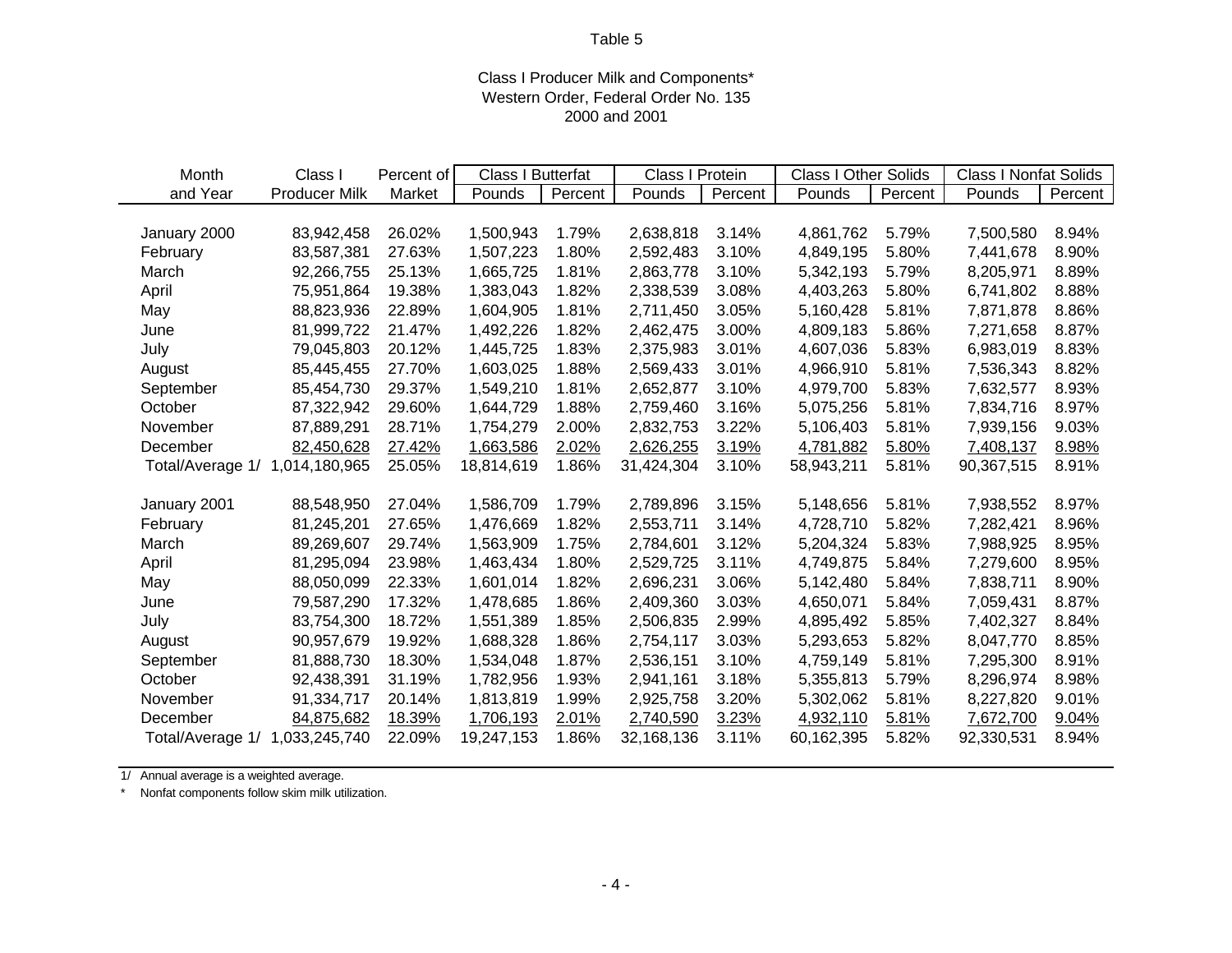## Class II Producer Milk and Components\* Western Order, Federal Order No. 135 2000 and 2001

| Month            | Class II             | Percent of | Class II Butterfat |         | Class II Protein |         | <b>Class II Other Solids</b> |         | <b>Class II Nonfat Solids</b> |         |
|------------------|----------------------|------------|--------------------|---------|------------------|---------|------------------------------|---------|-------------------------------|---------|
| and Year         | <b>Producer Milk</b> | Market     | Pounds             | Percent | Pounds           | Percent | Pounds                       | Percent | Pounds                        | Percent |
|                  |                      |            |                    |         |                  |         |                              |         |                               |         |
| January 2000     | 32,110,693           | 9.96%      | 1,609,838          | 5.01%   | 977,729          | 3.04%   | 1,802,646                    | 5.61%   | 2,780,375                     | 8.66%   |
| February         | 30,018,737           | 9.92%      | 1,755,214          | 5.85%   | 894,373          | 2.98%   | 1,625,662                    | 5.42%   | 2,520,035                     | 8.39%   |
| March            | 34,565,481           | 9.41%      | 2,092,630          | 6.05%   | 1,028,506        | 2.98%   | 1,918,200                    | 5.55%   | 2,946,706                     | 8.52%   |
| April            | 31,593,918           | 8.06%      | 1,828,498          | 5.79%   | 938,317          | 2.97%   | 1,772,519                    | 5.61%   | 2,710,836                     | 8.58%   |
| May              | 28,993,240           | 7.47%      | 1,907,718          | 6.58%   | 846,083          | 2.92%   | 1,606,837                    | 5.54%   | 2,452,920                     | 8.46%   |
| June             | 35,484,504           | 9.29%      | 2,218,348          | 6.25%   | 1,018,681        | 2.87%   | 1,990,789                    | 5.61%   | 3,009,470                     | 8.48%   |
| July             | 32, 152, 597         | 8.18%      | 2,073,706          | 6.45%   | 915,810          | 2.85%   | 1,797,568                    | 5.59%   | 2,713,378                     | 8.44%   |
| August           | 25,575,586           | 8.29%      | 1,965,880          | 7.69%   | 726,215          | 2.84%   | 1,399,568                    | 5.47%   | 2,125,783                     | 8.31%   |
| September        | 30,683,161           | 10.55%     | 1,584,725          | 5.16%   | 924,233          | 3.01%   | 1,728,465                    | 5.63%   | 2,652,698                     | 8.65%   |
| October          | 33,630,261           | 11.40%     | 1,931,857          | 5.74%   | 1,025,326        | 3.05%   | 1,878,093                    | 5.58%   | 2,903,419                     | 8.63%   |
| November         | 26,418,870           | 8.63%      | 1,924,387          | 7.28%   | 807,839          | 3.06%   | 1,452,059                    | 5.50%   | 2,259,898                     | 8.55%   |
| December         | 23,340,810           | 7.76%      | 1,733,465          | 7.43%   | 706,180          | 3.03%   | 1,280,156                    | 5.48%   | 1,986,336                     | 8.51%   |
| Total/Average 1/ | 364,567,858          | 9.01%      | 22,626,266         | 6.21%   | 10,809,292       | 2.96%   | 20,252,562                   | 5.56%   | 31,061,854                    | 8.52%   |
|                  |                      |            |                    |         |                  |         |                              |         |                               |         |
| January 2001     | 28,955,658           | 8.84%      | 1,916,742          | 6.62%   | 871,364          | 3.01%   | 1,601,872                    | 5.53%   | 2,473,236                     | 8.54%   |
| February         | 24,584,470           | 8.37%      | 1,873,831          | 7.62%   | 730,633          | 2.97%   | 1,350,805                    | 5.49%   | 2.081.438                     | 8.47%   |
| March            | 26,464,251           | 8.82%      | 1,817,099          | 6.87%   | 785,819          | 2.97%   | 1,464,204                    | 5.53%   | 2,250,023                     | 8.50%   |
| April            | 27,634,975           | 8.15%      | 1,880,666          | 6.81%   | 820,133          | 2.97%   | 1,533,580                    | 5.55%   | 2,353,713                     | 8.52%   |
| May              | 35,834,079           | 9.09%      | 2,149,088          | 6.00%   | 1,055,687        | 2.95%   | 2,003,404                    | 5.59%   | 3,059,091                     | 8.54%   |
| June             | 32,915,657           | 7.16%      | 2,445,248          | 7.43%   | 947,515          | 2.88%   | 1,813,016                    | 5.51%   | 2,760,531                     | 8.39%   |
| July             | 50,560,184           | 11.30%     | 2,891,581          | 5.72%   | 1,469,111        | 2.91%   | 2,834,331                    | 5.61%   | 4,303,442                     | 8.51%   |
| August           | 53,074,775           | 11.63%     | 2,911,611          | 5.49%   | 1,559,869        | 2.94%   | 2,976,212                    | 5.61%   | 4,536,081                     | 8.55%   |
| September        | 52,500,886           | 11.73%     | 3,205,435          | 6.11%   | 1,565,963        | 2.98%   | 2,919,438                    | 5.56%   | 4,485,401                     | 8.54%   |
| October          | 48,519,539           | 16.37%     | 4,118,915          | 8.49%   | 1,444,760        | 2.98%   | 2,624,867                    | 5.41%   | 4,069,627                     | 8.39%   |
| November         | 44,688,420           | 9.86%      | 4,349,693          | 9.73%   | 1,321,920        | 2.96%   | 2,391,314                    | 5.35%   | 3,713,234                     | 8.31%   |
| December         | 40,287,664           | 8.73%      | 2,765,765          | 6.87%   | 1,239,337        | 3.08%   | 2,223,025                    | 5.52%   | 3,462,362                     | 8.59%   |
| Total/Average 1/ | 466,020,558          | 9.96%      | 32,325,674         | 6.94%   | 13,812,111       | 2.96%   | 25,736,068                   | 5.52%   | 39,548,179                    | 8.49%   |

1/ Annual average is a weighted average.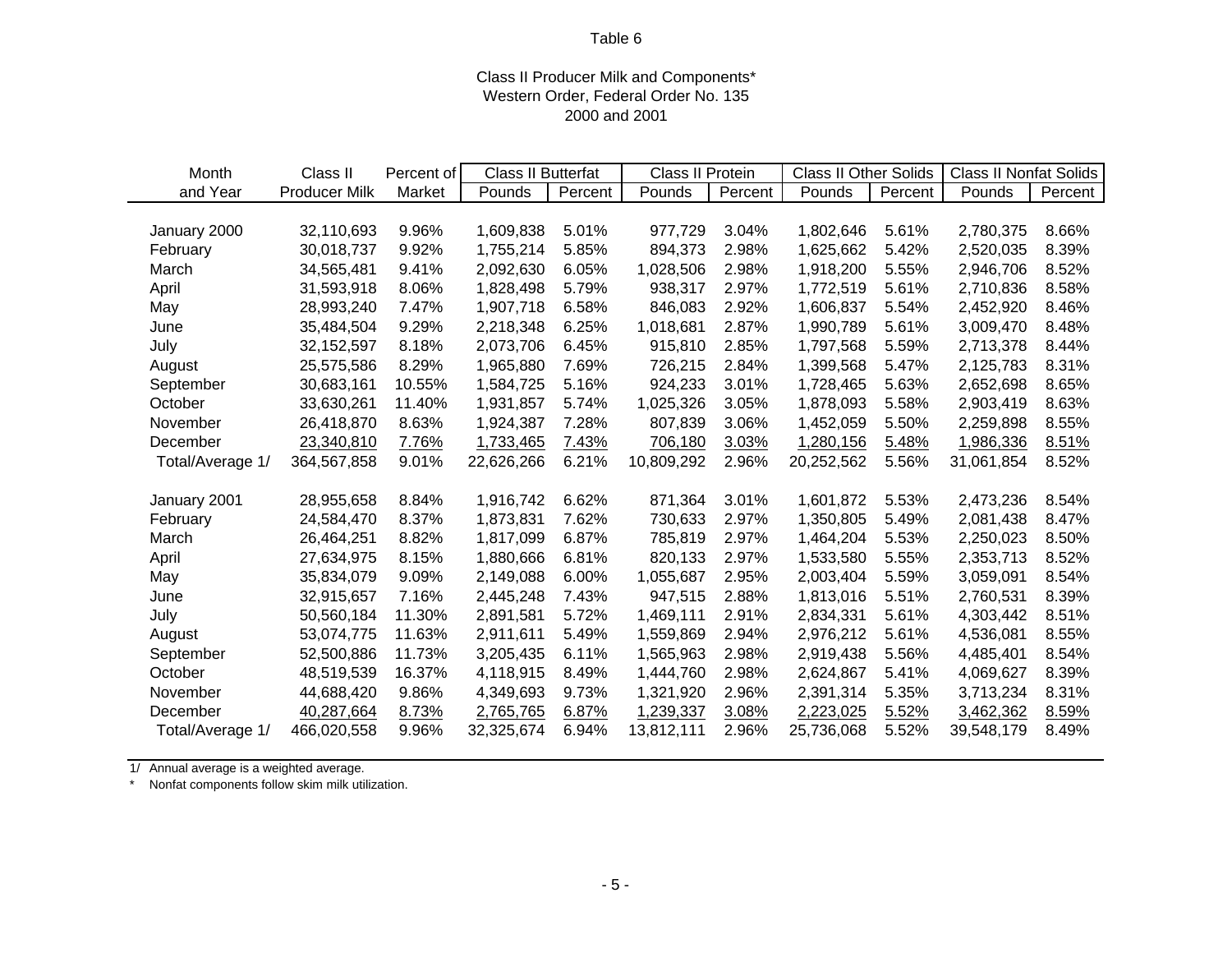## Class III Producer Milk and Components\* Western Order, Federal Order No. 135 2000 and 2001

| Month            | Class III            | Percent of | Class III Butterfat |         | Class III Protein |         | <b>Class III Other Solids</b> |         | <b>Class III Nonfat Solids</b> |         |
|------------------|----------------------|------------|---------------------|---------|-------------------|---------|-------------------------------|---------|--------------------------------|---------|
| and Year         | <b>Producer Milk</b> | Market     | Pounds              | Percent | Pounds            | Percent | Pounds                        | Percent | Pounds                         | Percent |
|                  |                      |            |                     |         |                   |         |                               |         |                                |         |
| January 2000     | 138,755,014          | 43.02%     | 5,770,025           | 4.16%   | 4,268,704         | 3.08%   | 7,833,749                     | 5.65%   | 12,102,453                     | 8.72%   |
| February         | 130,517,383          | 43.14%     | 5,606,690           | 4.30%   | 3,971,924         | 3.04%   | 6,409,918                     | 4.91%   | 10,381,842                     | 7.95%   |
| March            | 159,552,396          | 43.45%     | 6,684,902           | 4.19%   | 4,899,524         | 3.07%   | 9,047,883                     | 5.67%   | 13,947,407                     | 8.74%   |
| April            | 225,977,591          | 57.65%     | 8,594,842           | 3.80%   | 6,913,262         | 3.06%   | 13,636,887                    | 6.03%   | 20,550,149                     | 9.09%   |
| May              | 247,875,384          | 63.87%     | 8,818,626           | 3.56%   | 7,468,665         | 3.01%   | 14,211,237                    | 5.73%   | 21,679,902                     | 8.75%   |
| June             | 248,456,796          | 65.05%     | 8,735,386           | 3.52%   | 7,396,522         | 2.98%   | 14,302,229                    | 5.76%   | 21,698,751                     | 8.73%   |
| July             | 258,857,187          | 65.89%     | 8,837,938           | 3.41%   | 7,534,965         | 2.91%   | 15,081,459                    | 5.83%   | 22,616,424                     | 8.74%   |
| August           | 191,880,742          | 62.21%     | 6,771,420           | 3.53%   | 5,720,083         | 2.98%   | 11,099,731                    | 5.78%   | 16,819,814                     | 8.77%   |
| September        | 170,177,548          | 58.49%     | 6,146,708           | 3.61%   | 5,249,857         | 3.08%   | 9,799,852                     | 5.76%   | 15,049,709                     | 8.84%   |
| October          | 170,005,882          | 57.62%     | 6,215,529           | 3.66%   | 5,328,224         | 3.13%   | 9,773,733                     | 5.75%   | 15,101,957                     | 8.88%   |
| November         | 188,692,688          | 61.64%     | 6,920,820           | 3.67%   | 5,985,145         | 3.17%   | 10,876,056                    | 5.76%   | 16,861,201                     | 8.94%   |
| December         | 190,068,245          | 63.20%     | 7,057,480           | 3.71%   | 5,950,388         | 3.13%   | 10,890,499                    | 5.73%   | 16,840,887                     | 8.86%   |
| Total/Average 1/ | 2,320,816,856        | 57.33%     | 86,160,366          | 3.71%   | 70,687,263        | 3.05%   | 132,963,233                   | 5.73%   | 203,650,496                    | 8.77%   |
|                  |                      |            |                     |         |                   |         |                               |         |                                |         |
| January 2001     | 205,423,663          | 62.73%     | 7,504,085           | 3.65%   | 6,395,011         | 3.11%   | 11,740,432                    | 5.72%   | 18,135,443                     | 8.83%   |
| February         | 184,120,664          | 62.67%     | 6,764,198           | 3.67%   | 5,692,180         | 3.09%   | 10,545,840                    | 5.73%   | 16,238,020                     | 8.82%   |
| March            | 180,938,301          | 60.27%     | 6,575,891           | 3.63%   | 5,546,322         | 3.07%   | 10,359,904                    | 5.73%   | 15,906,226                     | 8.79%   |
| April            | 225,625,739          | 66.54%     | 8,077,456           | 3.58%   | 6,884,315         | 3.05%   | 12,918,140                    | 5.73%   | 19,802,455                     | 8.78%   |
| May              | 266,085,486          | 67.47%     | 9,484,158           | 3.56%   | 8,002,634         | 3.01%   | 15,184,273                    | 5.71%   | 23,186,907                     | 8.71%   |
| June             | 249,347,949          | 54.27%     | 8,720,865           | 3.50%   | 7,489,429         | 3.00%   | 14,246,933                    | 5.71%   | 21,736,362                     | 8.72%   |
| July             | 217,141,978          | 48.54%     | 7,360,524           | 3.39%   | 6,498,253         | 2.99%   | 12,442,985                    | 5.73%   | 18,941,238                     | 8.72%   |
| August           | 213,328,313          | 46.73%     | 7,225,900           | 3.39%   | 6,423,482         | 3.01%   | 12,193,568                    | 5.72%   | 18,617,050                     | 8.73%   |
| September        | 206,861,869          | 46.23%     | 7,237,237           | 3.50%   | 6,340,638         | 3.07%   | 11,856,571                    | 5.73%   | 18,197,209                     | 8.80%   |
| 2/<br>October    | 44,374,262           | 14.97%     | 2,109,389           | 4.75%   | 1,373,558         | 3.10%   | 2,492,648                     | 5.62%   | 3,866,206                      | 8.71%   |
| November         | 213,748,543          | 47.14%     | 8,224,717           | 3.85%   | 6,741,535         | 3.15%   | 12,225,184                    | 5.72%   | 18,966,719                     | 8.87%   |
| December         | 221,630,572          | 48.03%     | 8,360,193           | 3.77%   | 7,029,272         | 3.17%   | 12,631,516                    | 5.70%   | 19,660,788                     | 8.87%   |
| Total/Average 1/ | 2,428,627,339        | 51.93%     | 87,644,613          | 3.61%   | 74,416,629        | 3.06%   | 138,837,994                   | 5.72%   | 213,254,623                    | 8.78%   |

1/ Annual average is a weighted average.

2/ Eligible milk and producers not pooled due to the relationship between Class III and uniform price. Amount and number are restricted as they represent fewer than three handlers.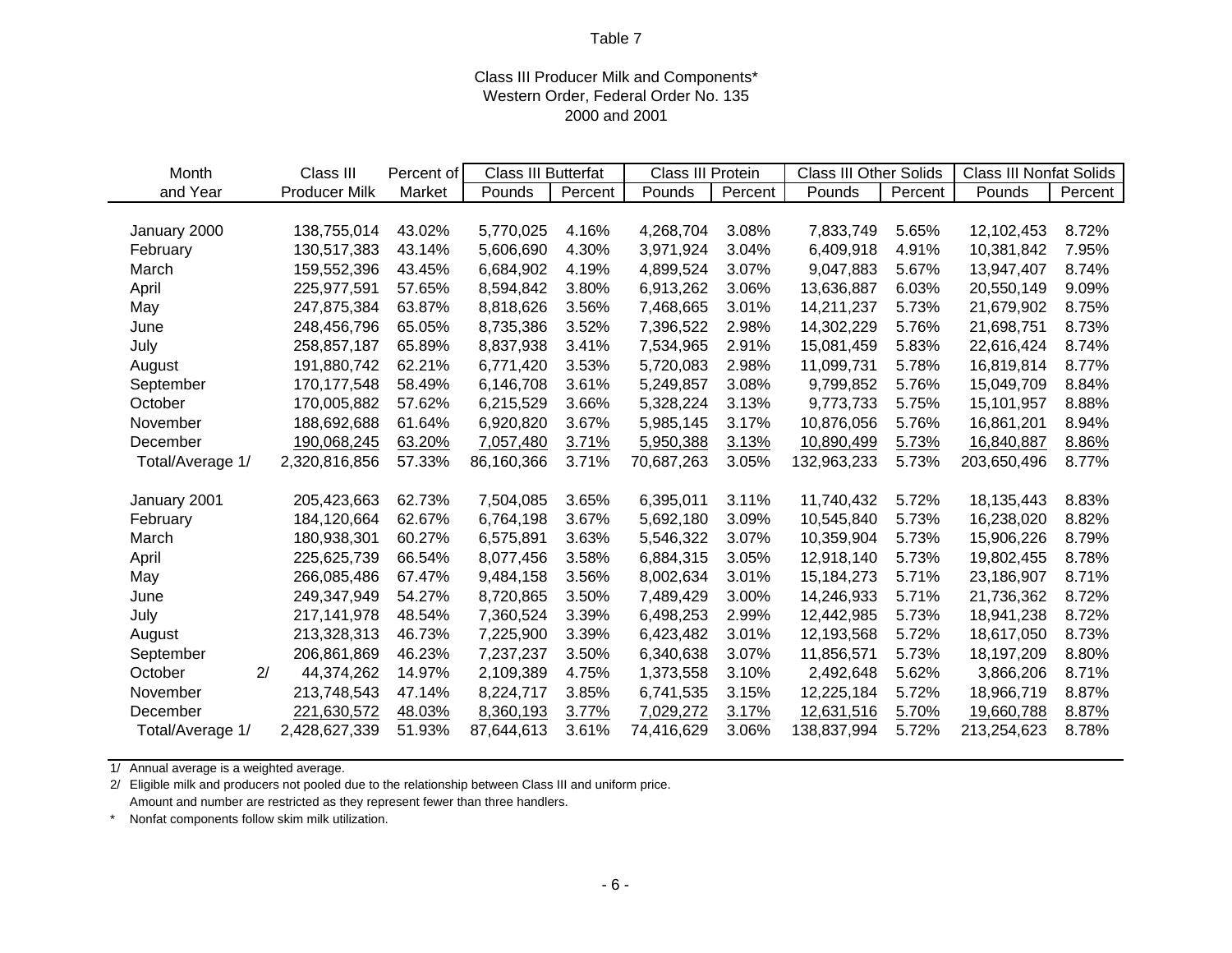## Class IV Producer Milk and Components\* Western Order, Federal Order No. 135 2000 and 2001

| Month            |    | Class IV             | Percent of | Class IV Butterfat |         | Class IV Protein |         | <b>Class IV Other Solids</b> |         | <b>Class IV Nonfat Solids</b> |         |
|------------------|----|----------------------|------------|--------------------|---------|------------------|---------|------------------------------|---------|-------------------------------|---------|
| and Year         |    | <b>Producer Milk</b> | Market     | Pounds             | Percent | Pounds           | Percent | Pounds                       | Percent | Pounds                        | Percent |
|                  |    |                      |            |                    |         |                  |         |                              |         |                               |         |
| January 2000     |    | 67,743,412           | 21.00%     | 3,133,420          | 4.63%   | 2,061,760        | 3.04%   | 3,822,450                    | 5.64%   | 5,884,210                     | 8.69%   |
| February         |    | 58,430,078           | 19.31%     | 2,264,743          | 3.88%   | 1,758,183        | 3.01%   | 3,244,277                    | 5.55%   | 5,002,460                     | 8.56%   |
| March            |    | 80,839,966           | 22.01%     | 2,960,745          | 3.66%   | 2,459,083        | 3.04%   | 4,622,079                    | 5.72%   | 7,081,162                     | 8.76%   |
| April            |    | 58,435,270           | 14.91%     | 2,333,848          | 3.99%   | 1,745,413        | 2.99%   | 3,331,215                    | 5.70%   | 5,076,628                     | 8.69%   |
| May              | 2/ | 22,389,701           | 5.77%      | 1,386,277          | 6.19%   | 646,667          | 2.89%   | 1,246,658                    | 5.57%   | 1,893,325                     | 8.46%   |
| June             | 2/ | 15,985,351           | 4.19%      | 868,317            | 5.43%   | 462,998          | 2.90%   | 900,464                      | 5.63%   | 1,363,462                     | 8.53%   |
| July             | 2/ | 22,817,428           | 5.81%      | 1,096,965          | 4.81%   | 650,163          | 2.85%   | 1,302,917                    | 5.71%   | 1,953,080                     | 8.56%   |
| August           | 2/ | 5,550,259            | 1.80%      | 408,802            | 7.37%   | 159,635          | 2.88%   | 303,569                      | 5.47%   | 463,204                       | 8.35%   |
| September        | 2/ | 4,621,186            | 1.59%      | 1,115,164          | 24.13%  | 110,597          | 2.39%   | 207,681                      | 4.49%   | 318,278                       | 6.89%   |
| October          | 2/ | 4,095,677            | 1.39%      | 932,160            | 22.76%  | 101,289          | 2.47%   | 186,747                      | 4.56%   | 288,036                       | 7.03%   |
| November         | 2/ | 3,124,416            | 1.02%      | 845,171            | 27.05%  | 74,319           | 2.38%   | 134,858                      | 4.32%   | 209,177                       | 6.69%   |
| December         | 2/ | 4,885,002            | 1.62%      | 740,646            | 15.16%  | 134,930          | 2.76%   | 245,470                      | 5.02%   | 380,400                       | 7.79%   |
| Total/Average 1/ |    | 348,917,746          | 8.62%      | 18,086,258         | 5.18%   | 10,365,037       | 2.97%   | 19,548,385                   | 5.60%   | 29,913,422                    | 8.57%   |
|                  |    |                      |            |                    |         |                  |         |                              |         |                               |         |
| January 2001     | 2/ | 4,521,703            | 1.38%      | 1,089,314          | 24.09%  | 110,387          | 2.44%   | 202,671                      | 4.48%   | 313,058                       | 6.92%   |
| February         | 2/ | 3,847,869            | 1.31%      | 695,016            | 18.06%  | 101,143          | 2.63%   | 186,916                      | 4.86%   | 288,059                       | 7.49%   |
| March            | 2/ | 3,537,578            | 1.18%      | 1,043,898          | 29.51%  | 79,690           | 2.25%   | 147,850                      | 4.18%   | 227,540                       | 6.43%   |
| April            | 2/ | 4,517,359            | 1.33%      | 806,092            | 17.84%  | 117,543          | 2.60%   | 220,465                      | 4.88%   | 338,008                       | 7.48%   |
| May              | 2/ | 4,412,811            | 1.12%      | 741,843            | 16.81%  | 114,382          | 2.59%   | 216,474                      | 4.91%   | 330,856                       | 7.50%   |
| June             |    | 97,616,328           | 21.25%     | 3,484,245          | 3.57%   | 2,920,527        | 2.99%   | 5,538,474                    | 5.67%   | 8,459,001                     | 8.67%   |
| July             |    | 95,905,838           | 21.44%     | 3,821,584          | 3.98%   | 2,834,922        | 2.96%   | 5,450,503                    | 5.68%   | 8,285,425                     | 8.64%   |
| August           |    | 99,141,985           | 21.72%     | 4,286,285          | 4.32%   | 2,928,635        | 2.95%   | 5,628,801                    | 5.68%   | 8,557,436                     | 8.63%   |
| September        |    | 106,240,575          | 23.74%     | 3,963,812          | 3.73%   | 3,236,408        | 3.05%   | 6,053,297                    | 5.70%   | 9,289,705                     | 8.74%   |
| October          |    | 111,027,240          | 37.46%     | 2,814,915          | 2.54%   | 3,506,110        | 3.16%   | 6,397,030                    | 5.76%   | 9,903,140                     | 8.92%   |
| November         |    | 103,618,828          | 22.85%     | 2,434,145          | 2.35%   | 3,287,646        | 3.17%   | 5,995,725                    | 5.79%   | 9,283,371                     | 8.96%   |
| December         |    | 114,652,785          | 24.85%     | 4,589,986          | 4.00%   | 3,591,648        | 3.13%   | 6,498,279                    | 5.67%   | 10,089,927                    | 8.80%   |
| Total/Average 1/ |    | 749,040,899          | 16.02%     | 29,771,135         | 3.97%   | 22,829,041       | 3.05%   | 42,536,485                   | 5.68%   | 65,365,526                    | 8.73%   |

1/ Annual average is a weighted average.

2/ Eligible milk and producers not pooled due to the relationship between Class IV and uniform price. Amount and number are restricted as they represent fewer than three handlers.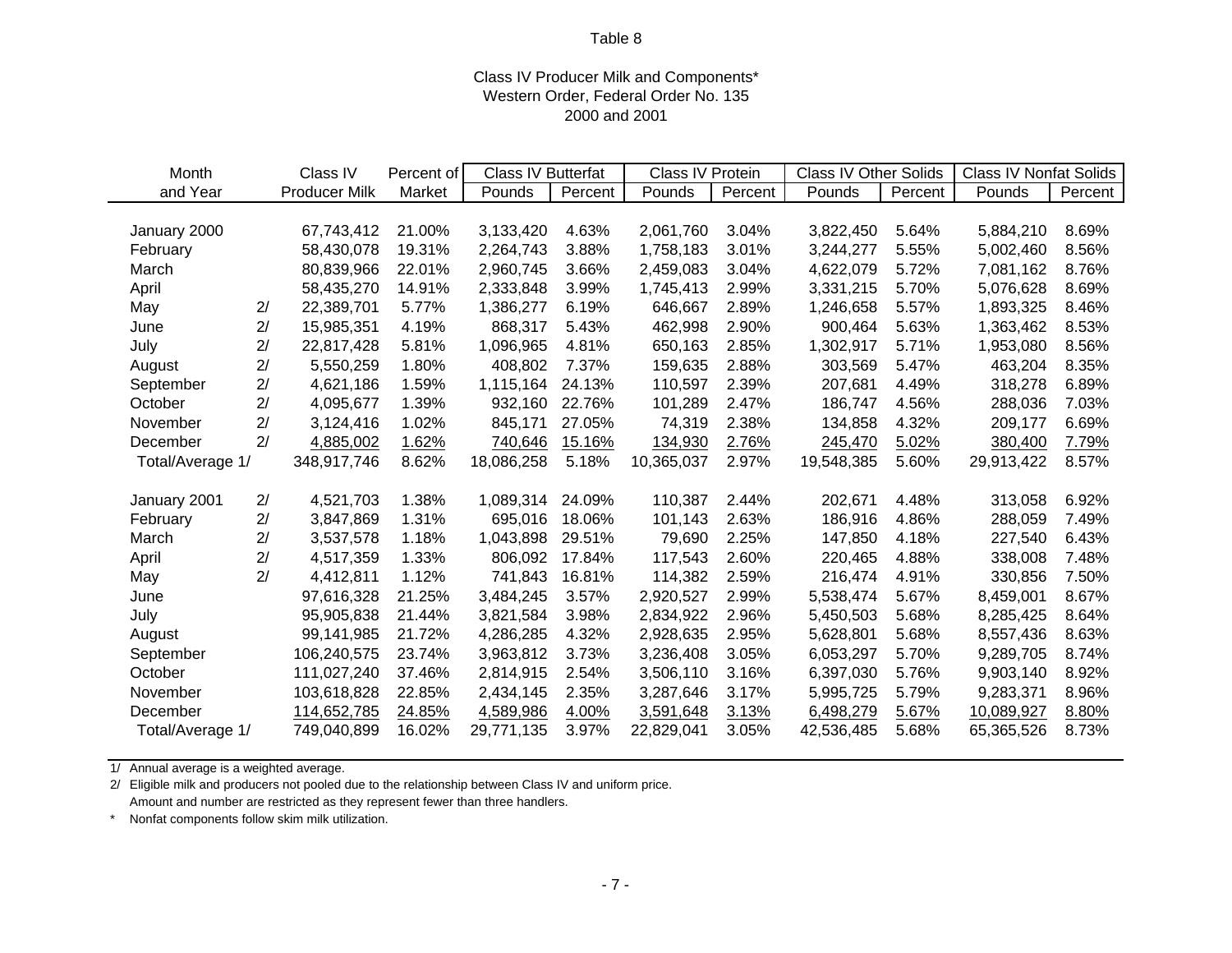## Total Producer Milk and Components Western Order, Federal Order No. 135 2000 and 2001

| Month            |                | Total                | Percent of | <b>Total Butterfat</b> |         | <b>Total Protein</b> |         | <b>Total Other Solids</b> |         | <b>Total Nonfat Solids</b> |         |
|------------------|----------------|----------------------|------------|------------------------|---------|----------------------|---------|---------------------------|---------|----------------------------|---------|
| and Year         |                | <b>Producer Milk</b> | Market     | Pounds                 | Percent | Pounds               | Percent | Pounds                    | Percent | Pounds                     | Percent |
|                  |                |                      |            |                        |         |                      |         |                           |         |                            |         |
| January 2000     |                | 322,551,577          | 100.00%    | 12,014,226             | 3.72%   | 9,947,011            | 3.08%   | 18,320,607                | 5.68%   | 28,267,618                 | 8.76%   |
| February         |                | 302,553,579          | 100.00%    | 11,133,870             | 3.68%   | 9,216,963            | 3.05%   | 16,129,052                | 5.33%   | 25,346,015                 | 8.38%   |
| March            |                | 367,224,598          | 100.00%    | 13,404,002             | 3.65%   | 11,250,891           | 3.06%   | 20,930,355                | 5.70%   | 32,181,246                 | 8.76%   |
| April            |                | 391,958,643          | 100.00%    | 14,140,231             | 3.61%   | 11,935,531           | 3.05%   | 23,143,884                | 5.90%   | 35,079,415                 | 8.95%   |
| May              | 2/             | 388,082,261          | 100.00%    | 13,717,526             | 3.53%   | 11,672,865           | 3.01%   | 22,225,160                | 5.73%   | 33,898,025                 | 8.73%   |
| June             | 2/             | 381,926,373          | 100.00%    | 13,314,277             | 3.49%   | 11,340,676           | 2.97%   | 22,002,665                | 5.76%   | 33,343,341                 | 8.73%   |
| July             | $\overline{2}$ | 392,873,015          | 100.00%    | 13,454,334             | 3.42%   | 11,476,921           | 2.92%   | 22,788,980                | 5.80%   | 34,265,901                 | 8.72%   |
| August           | 2/             | 308,452,042          | 100.00%    | 10,749,127             | 3.48%   | 9,175,366            | 2.97%   | 17,769,778                | 5.76%   | 26,945,144                 | 8.74%   |
| September        | 2/             | 290,936,625          | 100.00%    | 10,395,807             | 3.57%   | 8,937,564            | 3.07%   | 16,715,698                | 5.75%   | 25,653,262                 | 8.82%   |
| October          | 2/             | 295,054,762          | 100.00%    | 10,724,275             | 3.63%   | 9,214,299            | 3.12%   | 16,913,829                | 5.73%   | 26,128,128                 | 8.86%   |
| November         | 2/             | 306,125,265          | 100.00%    | 11,444,657             | 3.74%   | 9,700,056            | 3.17%   | 17,569,376                | 5.74%   | 27,269,432                 | 8.91%   |
| December         | 2/             | 300,744,685          | 100.00%    | 11,195,177             | 3.72%   | 9,417,753            | 3.13%   | 17,198,007                | 5.72%   | 26,615,760                 | 8.85%   |
| Total/Average 1/ |                | 4,048,483,425        | 100.00%    | 145,687,509            | 3.60%   | 123,285,896          | 3.05%   | 231,707,391               | 5.72%   | 354,993,287                | 8.77%   |
|                  |                |                      |            |                        |         |                      |         |                           |         |                            |         |
| January 2001     | 2/             | 327,449,974          | 100.00%    | 12,096,850             | 3.69%   | 10,166,658           | 3.10%   | 18,693,631                | 5.71%   | 28,860,289                 | 8.81%   |
| February         | 2/             | 293,798,204          | 100.00%    | 10,809,714             | 3.68%   | 9,077,667            | 3.09%   | 16,812,271                | 5.72%   | 25,889,938                 | 8.81%   |
| March            | 2/             | 300,209,737          | 100.00%    | 11,000,797             | 3.66%   | 9,196,432            | 3.06%   | 17,176,282                | 5.72%   | 26,372,714                 | 8.78%   |
| April            | 2/             | 339,073,167          | 100.00%    | 12,227,648             | 3.61%   | 10,351,716           | 3.05%   | 19,422,060                | 5.73%   | 29,773,776                 | 8.78%   |
| May              | 2/             | 394,382,475          | 100.00%    | 13,976,103             | 3.54%   | 11,868,934           | 3.01%   | 22,546,631                | 5.72%   | 34,415,565                 | 8.73%   |
| June             |                | 459,467,224          | 100.00%    | 16,129,043             | 3.51%   | 13,766,831           | 3.00%   | 26,248,494                | 5.71%   | 40,015,325                 | 8.71%   |
| July             |                | 447,362,300          | 100.00%    | 15,625,078             | 3.49%   | 13,309,121           | 2.98%   | 25,623,311                | 5.73%   | 38,932,432                 | 8.70%   |
| August           |                | 456,502,752          | 100.00%    | 16,112,124             | 3.53%   | 13,666,103           | 2.99%   | 26,092,234                | 5.72%   | 39,758,337                 | 8.71%   |
| September        |                | 447,492,060          | 100.00%    | 15,940,532             | 3.56%   | 13,679,160           | 3.06%   | 25,588,455                | 5.72%   | 39,267,615                 | 8.78%   |
| October          | 2/             | 296,359,432          | 100.00%    | 10,826,175             | 3.65%   | 9,265,589            | 3.13%   | 16,870,358                | 5.69%   | 26,135,947                 | 8.82%   |
| November         |                | 453,390,508          | 100.00%    | 16,822,374             | 3.71%   | 14,276,859           | 3.15%   | 25,914,285                | 5.72%   | 40,191,144                 | 8.86%   |
| December         |                | 461,446,703          | 100.00%    | 17,422,137             | 3.78%   | 14,600,847           | 3.16%   | 26,284,930                | 5.70%   | 40,885,777                 | 8.86%   |
| Total/Average 1/ |                | 4,676,934,536        | 100.00%    | 168,988,575            | 3.61%   | 143,225,917          | 3.06%   | 267,272,942               | 5.71%   | 410,498,859                | 8.78%   |

1/ Annual average is a weighted average.

 $\sim$ 

2/ Eligible milk and producers not pooled due to the relationship between Class IV or III and uniform price. Amount and number are restricted as they represent fewer than three handlers.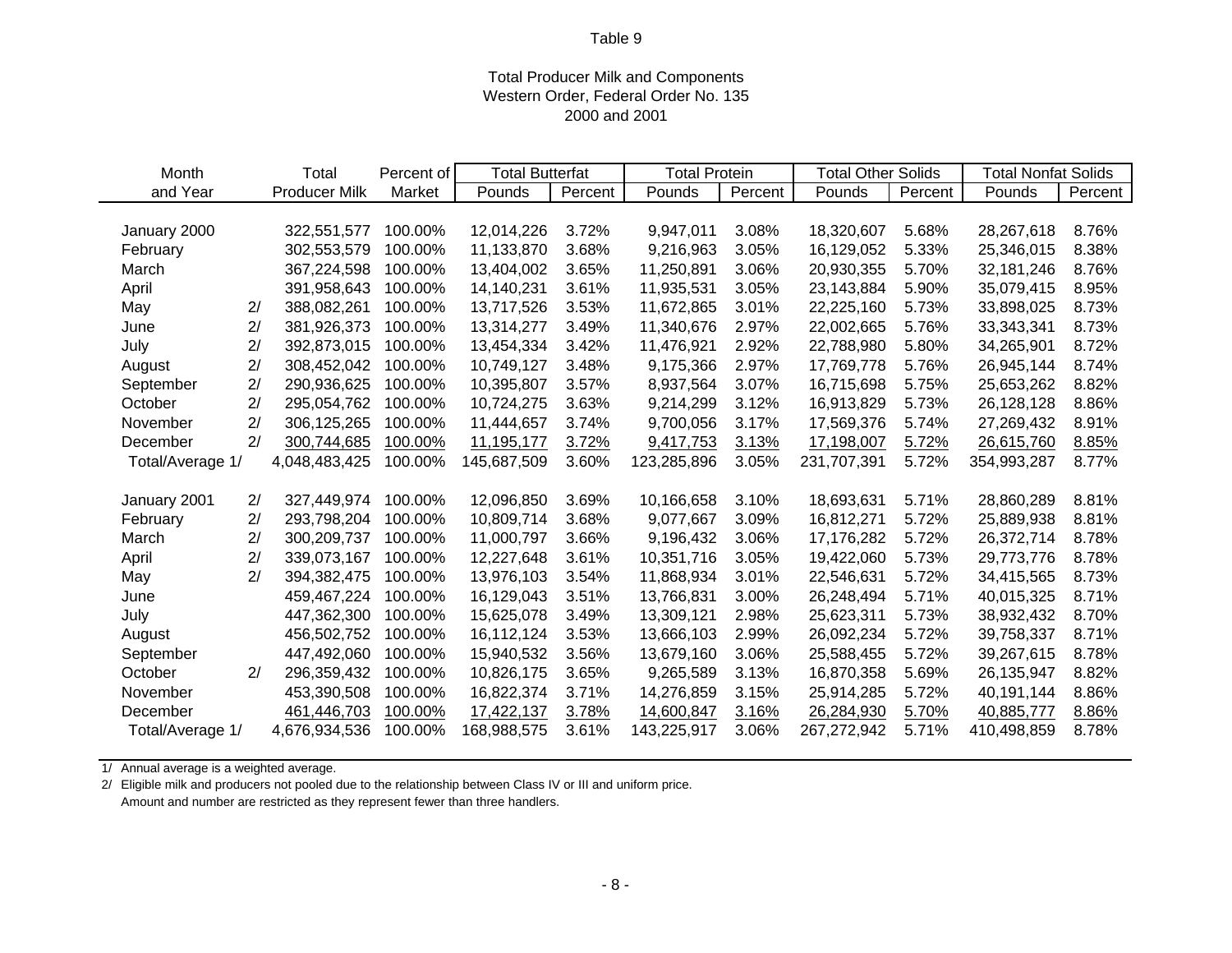#### Number of Producers and Milk Production Western Order, Federal Order No. 135 1/

#### **May 2000 and 2001**

|                             |                | Number of      |                |             |                         | Number of |                |                |             |
|-----------------------------|----------------|----------------|----------------|-------------|-------------------------|-----------|----------------|----------------|-------------|
|                             |                | Producers      | Pounds of Milk |             |                         |           | Producers      | Pounds of Milk |             |
| State & County              | 2001           | 2000           | 2001           | 2000        | State & County          | 2001      | 2000           | 2001           | 2000        |
| Colorado                    | 4              | 17             | 640,240        | 17,772,644  | Utah                    |           |                |                |             |
| California                  | 47             | n/a            | 75,472,880     | n/a         | <b>Beaver</b>           | 17        | 18             | 4,699,129      | 6,538,699   |
|                             |                |                |                |             | Box Elder & Tooele*     | 41        | 45             | 16,345,491     | 19,036,763  |
| Idaho                       |                |                |                |             | Cache                   | 114       | 125            | 21,016,414     | 32,158,186  |
| Ada                         | 47             | 36             | 25,551,196     | 30,581,893  | Duchesne                | 21        | 20             | 6,157,226      | 6,091,684   |
| Bannock, Oneida*, & Power*  | 8              | $\overline{7}$ | 1,668,949      | 2,025,113   | Iron, Washington,       |           |                |                |             |
| Bear Lake                   | 15             | 15             | 627,533        | 1,328,954   | (& Clark*, Neveda)      | 4         | 4              | 2,936,170      | 4,126,830   |
| Bingham                     | 19             | 20             | 6,811,230      | 7,897,646   | Millard & Juab          | 20        | 21             | 21,113,217     | 19,540,786  |
| <b>Bonneville</b>           | 4              | $\overline{4}$ | 346,075        | 1,002,245   | Morgan                  | 6         | $\overline{7}$ | 1,137,367      | 1,355,454   |
| Canyon                      | 50             | 31             | 19,027,987     | 22,609,149  | Piute                   | 8         | 9              | 2,715,581      | 3,079,003   |
| Caribou (& Uinta*, Wyoming) | 11             | 10             | 794,569        | 1,294,033   | Salt Lake & Davis **    | 6         | 8              | 2,160,623      | 3,254,455   |
| Cassia                      | 11             | 11             | 5,084,958      | 10,029,076  | Sanpete                 | 15        | 16             | 11,184,689     | 11,052,869  |
| Franklin                    | 71             | 72             | 15,597,032     | 19,099,643  | Sevier                  | 9         | 12             | 4,929,515      | 5,190,041   |
| Gem & Washington*           | 18             | 14             | 2,543,077      | 5,843,942   | Summit                  | 10        | 12             | 1,495,228      | 1,709,041   |
| Gooding                     | 39             | 38             | 51,257,444     | 49,703,594  | Uintah                  | 3         | 4              | 727,706        | 932,406     |
| Jefferson                   | 5              | 5              | 577,339        | 904,602     | Utah                    | 25        | 28             | 6,227,072      | 7,169,050   |
| Jerome                      | 34             | 35             | 29,791,649     | 32,211,379  | Wasatch                 | 6         | $\overline{7}$ | 1,196,817      | 1,591,569   |
| Lincoln                     | 4              | 5              | 556,365        | 1,025,679   | Wayne* & Emery*         | 5         | 4              | 2,085,144      | 2,215,656   |
| Madison & Fremont*          | 5              | 5              | 474,002        | 885,588     | Weber                   | 33        | 35             | 10,713,552     | 10,225,295  |
| Minidoka                    | $\overline{7}$ | 11             | 2,666,810      | 5,754,199   | <b>Total for Utah</b>   | 343       | 375            | 116,840,941    | 135,267,787 |
| Owyhee                      | 15             | $\overline{7}$ | 6,315,626      | 14,790,742  |                         |           |                |                |             |
| Payette                     | 16             | 9              | 4,355,014      | 2,082,857   | Oregon                  |           |                |                |             |
| <b>Twin Falls</b>           | 21             | 24             | 23,825,052     | 22,849,167  | <b>Baker</b>            | 4         | 5              | 41,150         | 696,792     |
| Total for Idaho             | 400            | 359            | 197,871,907    | 231,919,501 | Malheur                 | 29        | 13             | 3,407,475      | 2,413,017   |
|                             |                |                |                |             | <b>Total for Oregon</b> | 33        | 18             | 3,448,625      | 3,109,809   |
|                             |                |                |                |             | <b>Total for Market</b> | 827       | 769            | 394,274,593    | 388,069,741 |

1/ Data obtained from unaudited producer payrolls submitted by handlers. May differ slightly from Table 4 and 9 due to producers changing handlers and changes in handler data between pool and payroll. Data is restricted when it represents two or fewer producers. Restricted data is included with adjacent, non-restricted counties.

\* Restricted in 2000 and 2001.

\*\* Restricted in 2001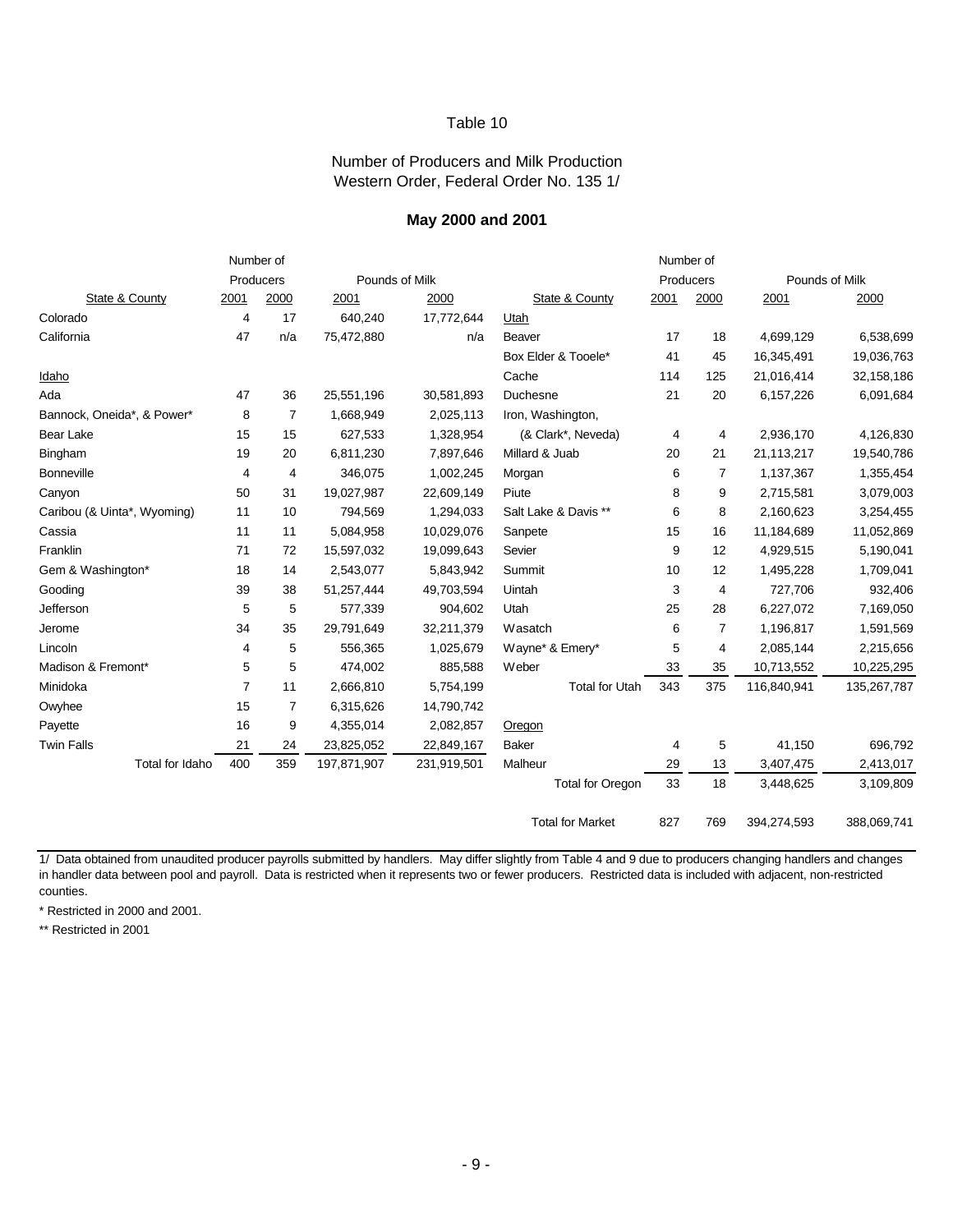#### Number of Producers and Milk Production Western Order, Federal Order No. 135 1/

#### **December 2000 and 2001**

|                             |                | Number of |             |                |                         |      | Number of      |             |                |
|-----------------------------|----------------|-----------|-------------|----------------|-------------------------|------|----------------|-------------|----------------|
|                             |                | Producers |             | Pounds of Milk |                         |      | Producers      |             | Pounds of Milk |
| State & County              | 2001           | 2000      | 2001        | 2000           | State & County          | 2001 | 2000           | 2001        | 2000           |
| Colorado                    | 2/             | 24        | 2/          | 31,515,809     | Utah                    |      |                |             |                |
| California 2/               | 44             | n/a       | 69,434,932  | n/a            | <b>Beaver</b>           | 18   | 16             | 3,124,807   | 4,108,312      |
|                             |                |           |             |                | Box Elder & Tooele*     | 40   | 45             | 16,257,537  | 15,783,539     |
| Idaho                       |                |           |             |                | Cache                   | 115  | 117            | 22,439,791  | 20,979,712     |
| Ada                         | 41             | 36        | 32,413,573  | 16,271,384     | Duchesne                | 27   | 21             | 6,449,709   | 5,868,360      |
| Bannock, Oneida*, & Power*  | $\overline{7}$ | 8         | 1,619,135   | 1,585,560      | Iron, Washington,       |      |                |             |                |
| Bear Lake                   | 14             | 15        | 600,017     | 615,646        | (& Clark*, Neveda)      | 4    | 4              | 1,967,388   | 3,035,497      |
| Bingham                     | 21             | 21        | 7,002,000   | 6,106,720      | Millard & Jaub*         | 24   | 21             | 22,071,082  | 19,334,580     |
| <b>Bonneville</b>           | 4              | 4         | 324,910     | 454,517        | Morgan                  | 6    | $\overline{7}$ | 968,804     | 1,231,560      |
| Canyon                      | 36             | 33        | 29,249,048  | 4,490,769      | Piute                   | 8    | 9              | 1,611,089   | 2,608,676      |
| Caribou (& Uinta*, Wyoming) | 10             | 11        | 681,266     | 757,956        | Salt Lake & Davis**     | 5    | $\overline{7}$ | 2,112,791   | 2,065,869      |
| Cassia                      | 13             | 12        | 10,159,945  | 6,830,706      | Sanpete                 | 15   | 16             | 10,183,981  | 10,309,146     |
| Franklin                    | 69             | 69        | 15,017,857  | 13,926,462     | Sevier                  | 9    | 9              | 4,131,929   | 4,373,178      |
| Gem                         | 13             | 13        | 4,377,394   | 2,136,346      | Summit                  | 10   | 11             | 1,436,659   | 1,556,298      |
| Gooding                     | 36             | 41        | 61,316,474  | 51,825,471     | Uintah                  | 4    | 4              | 580,222     | 809,014        |
| Jefferson                   | 4              | 6         | 531,579     | 596,030        | Utah                    | 25   | 28             | 5,992,587   | 6,258,562      |
| Jerome                      | 34             | 34        | 55,471,604  | 34,576,215     | Wasatch                 | 6    | 6              | 967,276     | 1,260,442      |
| Lincoln                     | 5              | 5         | 497,766     | 681,480        | Wayne* & Emery*         | 5    | 4              | 1,521,278   | 1,912,375      |
| Madison & Fremont*          | 5              | 5         | 439,043     | 368,089        | Weber                   | 30   | 33             | 10,158,157  | 9,785,420      |
| Minidoka                    | 8              | 10        | 3,035,708   | 2,510,192      | <b>Total for Utah</b>   | 351  | 358            | 111,975,087 | 111,280,540    |
| Owyhee                      | 11             | 8         | 19,098,315  | 173,759        |                         |      |                |             |                |
| Payette                     | 9              | 9         | 1,758,466   | 592,944        | Oregon                  |      |                |             |                |
| <b>Twin Falls</b>           | 20             | 22        | 32,733,604  | 19,885,974     | Baker                   | 4    | 4              | 611,491     | 34,975         |
| Washington                  | 3              | 3         | 650,653     | 131,143        | Malheur                 | 16   | 13             | 2,517,238   | 793,908        |
| Total for Idaho             | 363            | 365       | 276,978,357 | 164,517,363    | <b>Total for Oregon</b> | 20   | 17             | 3,128,729   | 828,883        |
|                             |                |           |             |                | <b>Total for Market</b> | 778  | 764            | 461.517.105 | 308.142.595    |

1/ Data obtained from unaudited producer payrolls submitted by handlers. May differ slightly from Table 4 and 9 due to producers changing handlers and changes in handler data between pool and payroll. Data is restricted when it represents two or fewer producers. Restricted data is included with adjacent, non-restricted counties.

2/ Restricted, included with California in December 2001.

\* Restricted in 2000 and 2001.

\*\* Restricted in 2001.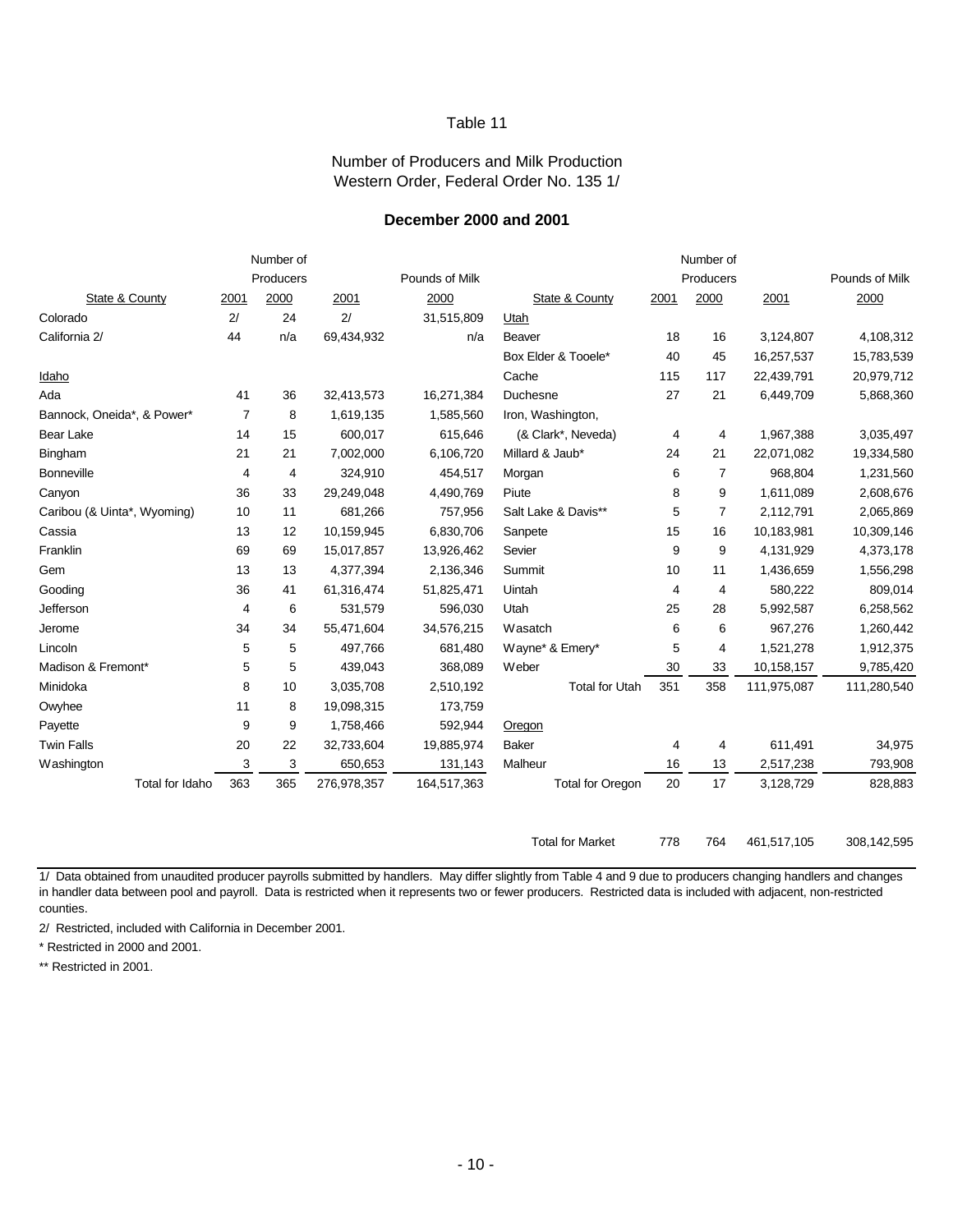## Class Prices Per Cwt. for 3.5% Milk and Component Prices Western Order, Federal Order No. 135 2000 and 2001 1/

| Month        |                  |       |                 | <b>Class</b>                          |        | Class II |        | Class III               |                  |         | Class IV            |        |                         |
|--------------|------------------|-------|-----------------|---------------------------------------|--------|----------|--------|-------------------------|------------------|---------|---------------------|--------|-------------------------|
| and Year     | Class I          |       |                 | Class II Class III Class IV Butterfat |        | Skim     |        | Butterfat Nonfat Solids | <b>Butterfat</b> | Protein | <b>Other Solids</b> |        | Butterfat Nonfat Solids |
|              | $\sim$ 10 $\sim$ |       | \$ Per Cwt. - - |                                       | \$/lb  | \$/cwt   | \$/lb  | \$/lb                   | \$/lb            | \$/lb   | \$/lb               | \$/lb  | \$/lb                   |
| January 2000 | 12.80            | 11.43 | 10.05           | 10.73                                 | 1.0044 | 9.62     | 0.9436 | 0.9356                  | 0.9366           | 2.1677  | 0.0503              | 0.9366 | 0.8574                  |
| February     | 12.61            | 11.51 | 9.54            | 10.80                                 | 0.9492 | 9.62     | 0.9658 | 0.9356                  | 0.9588           | 1.9849  | 0.0432              | 0.9588 | 0.8565                  |
| March        | 12.74            | 11.71 | 9.54            | 11.00                                 | 0.9903 | 9.61     | 1.0261 | 0.9344                  | 1.0191           | 1.9166  | 0.0424              | 1.0191 | 0.8553                  |
| April        | 12.83            | 12.10 | 9.41            | 11.38                                 | 1.0179 | 9.60     | 1.1422 | 0.9333                  | 1.1352           | 1.7399  | 0.0408              | 1.1352 | 0.8537                  |
| May          | 13.38            | 12.63 | 9.37            | 11.91                                 | 1.1749 | 9.60     | 1.2924 | 0.9333                  | 1.2854           | 1.5514  | 0.0403              | 1.2854 | 0.8530                  |
| June         | 13.60            | 13.08 | 9.46            | 12.38                                 | 1.2385 | 9.60     | 1.4198 | 0.9333                  | 1.4128           | 1.4278  | 0.0438              | 1.4128 | 0.8556                  |
| July         | 14.36            | 12.58 | 10.66           | 11.87                                 | 1.4545 | 9.61     | 1.2761 | 0.9344                  | 1.2691           | 1.9726  | 0.0557              | 1.2691 | 0.8561                  |
| August       | 13.85            | 12.56 | 10.13           | 11.87                                 | 1.3103 | 9.60     | 1.2729 | 0.9333                  | 1.2659           | 1.7952  | 0.0577              | 1.2659 | 0.8567                  |
| September    | 13.74            | 12.58 | 10.76           | 11.94                                 | 1.2781 | 9.60     | 1.2777 | 0.9333                  | 1.2707           | 2.0137  | 0.0502              | 1.2707 | 0.8624                  |
| October      | 13.79            | 12.54 | 10.02           | 11.81                                 | 1.2756 | 9.66     | 1.2514 | 0.9400                  | 1.2444           | 1.8028  | 0.0471              | 1.2444 | 0.8585                  |
| November     | 13.72            | 13.68 | 8.57            | 13.00                                 | 1.2625 | 9.64     | 1.5815 | 0.9378                  | 1.5745           | 0.9149  | 0.0565              | 1.5745 | 0.8617                  |
| December     | 14.03            | 13.97 | 9.37            | 13.27                                 | 1.3473 | 9.65     | 1.6604 | 0.9389                  | 1.6534           | 1.0378  | 0.0829              | 1.6534 | 0.8616                  |
| Average 1/   | 13.45            | 12.53 | 9.74            | 11.83                                 | 1.1920 | 9.62     | 1.2592 | 0.9353                  | 1.2522           | 1.6938  | 0.0509              | 1.2522 | 0.8574                  |
| January 2001 | 15.89            | 12.82 | 9.99            | 12.13                                 | 1.8434 | 9.78     | 1.2966 | 0.9533                  | 1.2896           | 1.6181  | 0.1120              | 1.2896 | 0.8765                  |
| February     | 13.84            | 13.43 | 10.27           | 12.70                                 | 1.2542 | 9.79     | 1.4696 | 0.9544                  | 1.4626           | 1.4951  | 0.1199              | 1.4626 | 0.8737                  |
| March        | 14.55            | 14.17 | 11.42           | 13.46                                 | 1.4673 | 9.76     | 1.6890 | 0.9511                  | 1.6820           | 1.6498  | 0.1039              | 1.6820 | 0.8727                  |
| April        | 15.34            | 15.10 | 12.06           | 14.41                                 | 1.6912 | 9.76     | 1.9553 | 0.9511                  | 1.9483           | 1.5443  | 0.1081              | 1.9483 | 0.8745                  |
| May          | 16.11            | 15.72 | 13.83           | 15.04                                 | 1.9077 | 9.78     | 2.1261 | 0.9533                  | 2.1191           | 1.9108  | 0.1229              | 2.1191 | 0.8780                  |
| June         | 16.89            | 16.05 | 15.02           | 15.33                                 | 2.1223 | 9.80     | 2.2159 | 0.9556                  | 2.2089           | 2.1670  | 0.1409              | 2.2089 | 0.8748                  |
| July         | 17.24            | 15.96 | 15.46           | 14.81                                 | 2.2294 | 9.78     | 2.1953 | 0.9533                  | 2.1883           | 2.3175  | 0.1510              | 2.1883 | 0.8234                  |
| August       | 17.30            | 15.98 | 15.55           | 15.06                                 | 2.2402 | 9.80     | 2.3046 | 0.9111                  | 2.2976           | 2.2188  | 0.1535              | 2.2976 | 0.8073                  |
| September    | 17.46            | 16.24 | 15.90           | 15.59                                 | 2.2622 | 9.89     | 2.4519 | 0.8822                  | 2.4449           | 2.1647  | 0.1520              | 2.4449 | 0.8097                  |
| October      | 17.83            | 13.53 | 14.60           | 12.77                                 | 2.5350 | 9.28     | 1.6596 | 0.8889                  | 1.6526           | 2.6664  | 0.1482              | 1.6526 | 0.8041                  |
| November     | 17.66            | 12.78 | 11.31           | 11.97                                 | 1.8746 | 11.50    | 1.4570 | 0.8844                  | 1.4500           | 1.8045  | 0.1470              | 1.4500 | 0.7949                  |
| December     | 13.88            | 12.61 | 11.80           | 11.79                                 | 1.4703 | 9.05     | 1.4392 | 0.8722                  | 1.4322           | 1.9782  | 0.1517              | 1.4322 | 0.7799                  |
| Average 1/   | 16.17            | 14.53 | 13.10           | 13.76                                 | 1.9082 | 9.83     | 1.8550 | 0.9259                  | 1.8480           | 1.9613  | 0.1343              | 1.8480 | 0.8391                  |

1/ Simple average.

e.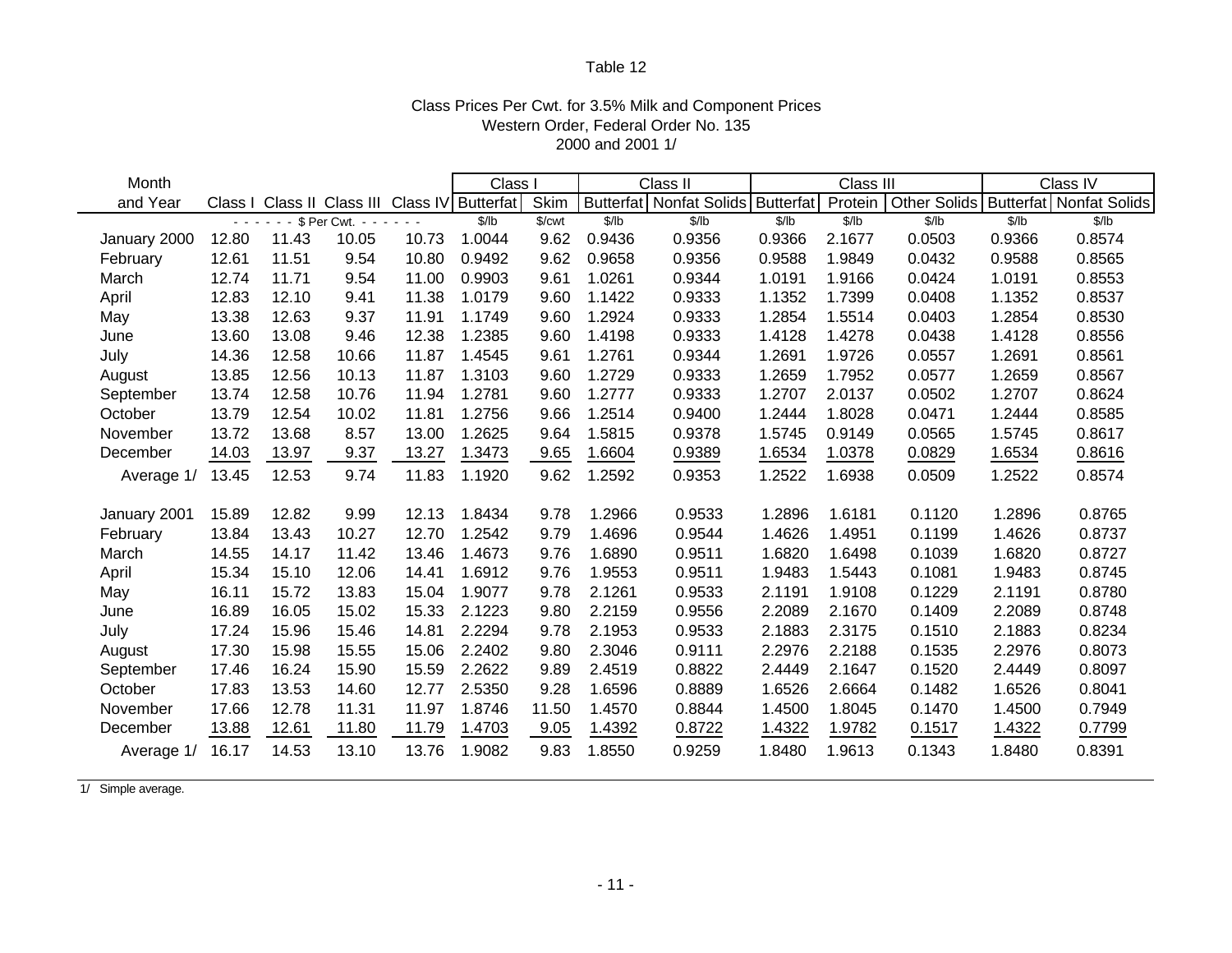#### Producer Price Differentials, Component Prices, and Statistical Uniform Prices Western Order, Federal Order No. 135 2000 and 2001 1/

| Producer        |                  | <b>Statistical</b> |                     |                                                                  |  |
|-----------------|------------------|--------------------|---------------------|------------------------------------------------------------------|--|
| Price           | <b>Butterfat</b> | Protein            | <b>Other Solids</b> | Uniform                                                          |  |
| Differential    | Price            | Price              | Price               | Price 3/                                                         |  |
| - \$ Per Cwt. - |                  |                    |                     | - \$ Per Cwt. -                                                  |  |
| 1.06            | 0.9366           | 2.1677             | 0.0503              | 11.11                                                            |  |
| 1.39            | 0.9588           | 1.9849             | 0.0432              | 10.93                                                            |  |
| 1.48            | 1.0191           | 1.9166             |                     |                                                                  |  |
| 1.35            | 1.1352           | 1.7399<br>0.0408   |                     | 10.76                                                            |  |
| 1.47            | 1.2854           | 0.0403<br>1.5514   |                     | 10.84                                                            |  |
| 1.55            | 1.4128           | 1.4278             | 0.0438              | 11.01                                                            |  |
| 1.07            | 1.2691           | 1.9726             | 0.0557              | 11.73                                                            |  |
| 1.40            | 1.2659           | 1.7952             | 0.0577              | 11.53                                                            |  |
| 1.18            | 1.2707           | 2.0137             | 0.0502              | 11.94                                                            |  |
| 1.47            | 1.2444           | 1.8028             | 0.0471              | 11.49                                                            |  |
| 2.11            | 1.5745           | 0.9149             | 0.0565              | 10.68                                                            |  |
| 1.83            | 1.6534           | 1.0378             | 0.0829              | 11.20                                                            |  |
| 1.45            | 1.2522           | 1.6938             | 0.0509              | 11.19                                                            |  |
| 1.71            | 1.2896           | 1.6181             | 0.1120              | 11.70                                                            |  |
| 1.52            | 1.4626           | 1.4951             | 0.1199              | 11.79                                                            |  |
| 1.47            | 1.6820           | 1.6498             | 0.1039              | 12.89                                                            |  |
| 1.35            | 1.9483           | 1.5443             | 0.1081              | 13.41                                                            |  |
| 0.91            | 2.1191           | 1.9108             | 0.1229              | 14.74                                                            |  |
| 0.65            | 2.2089           | 2.1670             | 0.1409              | 15.67                                                            |  |
| 0.44            | 2.1883           | 2.3175             | 0.1510              | 15.90                                                            |  |
| 0.49            | 2.2976           | 2.2188             | 0.1535              | 16.04                                                            |  |
| 0.42            | 2.4449           | 2.1647             | 0.1520              | 16.32                                                            |  |
| (0.25)          | 1.6526           | 2.6664             | 0.1482              | 14.35                                                            |  |
| 1.56            | 1.4500           | 1.8045             | 0.1470              | 12.87                                                            |  |
| 0.53            | 1.4322           | 1.9782             | 0.1517              | 12.33                                                            |  |
| 0.90            | 1.8480           | 1.9613             | 0.1343              | 14.00                                                            |  |
|                 |                  |                    | الدائدات            | <b>Producer Component Prices</b><br>$$Per Pound - - -$<br>0.0424 |  |

1/ See Table 12 for class price data for the Western Order.

2/ Simple average.

3/ Statistical Uniform Price = Class III Price + Producer Price Differential.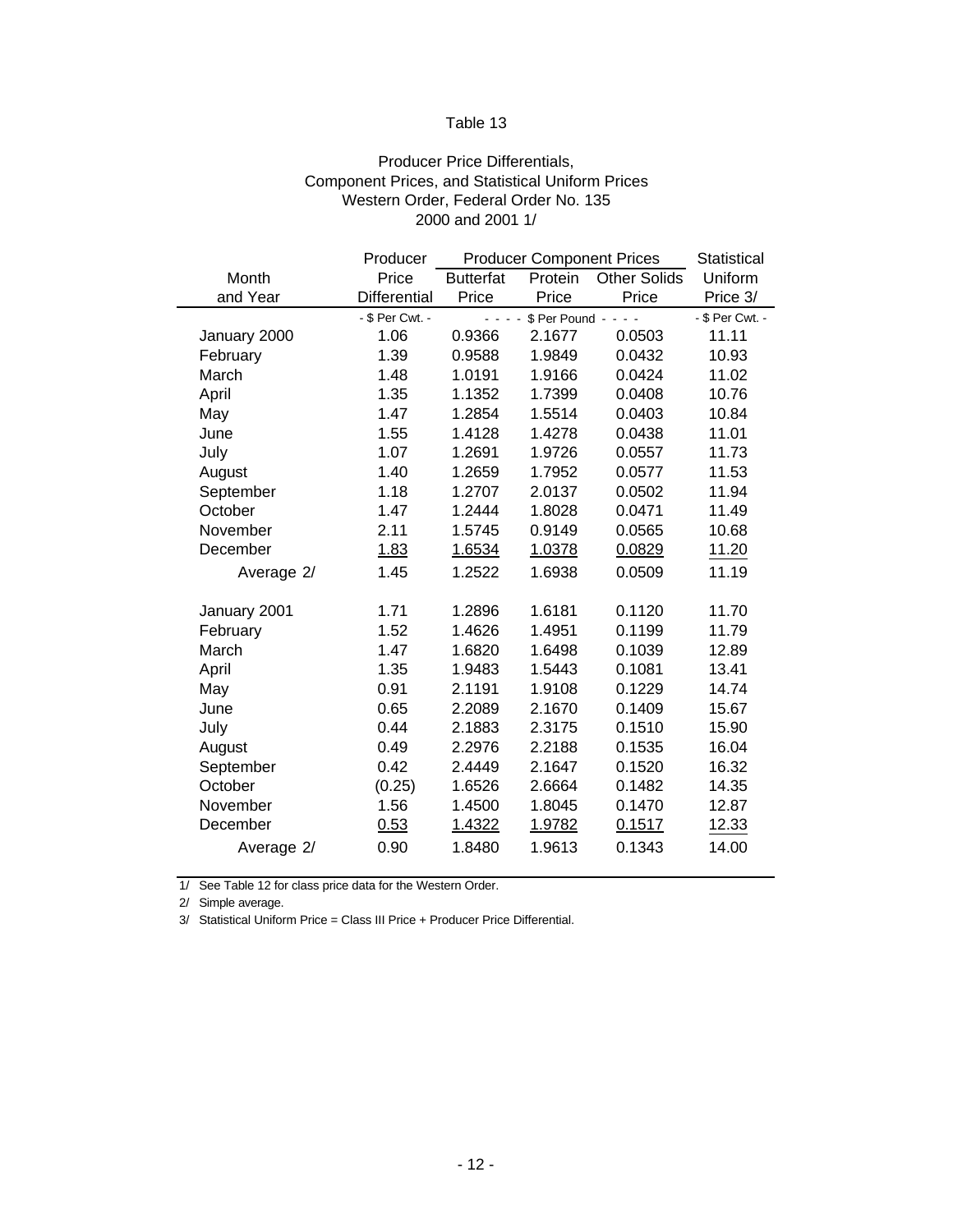#### **Advance** National Agricultural Statistical Services (NASS) Commodity Pricing Factors 2000 and 2001 Used in Pricing Class I Skim/Butterfat and Class II Skim/Nonfat Solids

|              | <b>NASS</b> |                      |        |                   |        |                     |               |            |                 |            |        |            |
|--------------|-------------|----------------------|--------|-------------------|--------|---------------------|---------------|------------|-----------------|------------|--------|------------|
| Month        |             | <b>Cheese Blocks</b> |        | Cheese Barrels 2/ |        | Cheese Average 1/2/ | <b>Butter</b> |            | Nonfat Dry Milk |            | Whey   |            |
| and Year     | \$/lb       | Pounds               | \$/lb  | Pounds            | \$/lb  | Pounds              | \$/lb         | Pounds     | \$/lb           | Pounds     | \$/lb  | Pounds     |
|              |             |                      |        |                   |        |                     |               |            |                 |            |        |            |
| January 2000 | 1.1191      | 8,854,041            | 1.1008 | 16,778,899        | 1.1268 | 25,632,940          | 0.9220        | 6,037,154  | 1.0125          | 33,182,667 | 0.1870 | 16,524,843 |
| February     | 1.1652      | 8,498,618            | 1.1416 | 18,336,001        | 1.1696 | 26,834,619          | 0.8768        | 10,074,425 | 1.0114          | 40,548,346 | 0.1859 | 17,604,359 |
| March        | 1.1054      | 11,254,340           | 1.0804 | 17,452,872        | 1.1084 | 28,707,212          | 0.9105        | 10,927,681 | 1.0104          | 40,180,459 | 0.1800 | 13,670,956 |
| April        | 1.0953      | 11,485,611           | 1.0841 | 20,279,760        | 1.1073 | 31,765,371          | 0.9331        | 10,735,686 | 1.0098          | 37,758,792 | 0.1771 | 16,415,820 |
| May          | 1.0985      | 13,078,370           | 1.0770 | 19,009,126        | 1.1035 | 32,087,496          | 1.0618        | 9,448,972  | 1.0096          | 35,032,190 | 0.1774 | 14,526,813 |
| June         | 1.0911      | 11,774,884           | 1.0768 | 20,901,534        | 1.1011 | 32,676,418          | 1.1140        | 8,166,793  | 1.0100          | 38,094,858 | 0.1755 | 15,672,012 |
| July         | 1.0914      | 13,226,489           | 1.0851 | 21,382,629        | 1.1060 | 34,609,118          | 1.2911        | 5,413,954  | 1.0106          | 40,452,810 | 0.1794 | 16,495,864 |
| August       | 1.2013      | 13,053,025           | 1.2175 | 16,275,921        | 1.2269 | 29,328,946          | 1.1729        | 4,767,163  | 1.0093          | 43,465,174 | 0.1893 | 12,828,099 |
| September    | 1.2029      | 12,296,151           | 1.1406 | 15,896,790        | 1.1847 | 28,192,941          | 1.1465        | 5,415,007  | 1.0091          | 32,075,482 | 0.1940 | 11,709,008 |
| October      | 1.2720      | 11,253,674           | 1.1797 | 13,486,352        | 1.2380 | 24,740,026          | 1.1444        | 5,706,467  | 1.0168          | 37,925,163 | 0.1856 | 13,703,307 |
| November     | 1.2293      | 11,392,564           | 1.1486 | 14,200,844        | 1.2012 | 25,593,408          | 1.1337        | 5,837,515  | 1.0143          | 30,117,649 | 0.1820 | 16,267,878 |
| December     | 1.0343      | 12,558,910           | 0.9874 | 12,462,663        | 1.0259 | 25,021,573          | 1.2032        | 6,949,978  | 1.0157          | 31,096,565 | 0.1881 | 15,388,396 |
| Average 3/   | 1.1422      |                      | 1.1100 |                   | 1.1416 |                     | 1.0758        |            | 1.0116          |            | 0.1834 |            |
|              |             |                      |        |                   |        |                     |               |            |                 |            |        |            |
| January 2001 | 1.0824      | 11,412,718           | 1.0702 | 16,900,887        | 1.0930 | 28,313,605          | 1.6110        | 7,360,158  | 1.0159          | 32,599,592 | 0.2194 | 16,655,689 |
| February     | 1.1171      | 10,128,665           | 1.1147 | 16,025,928        | 1.1340 | 26,154,593          | 1.1279        | 11,439,763 | 1.0172          | 28,343,463 | 0.2446 | 15,858,573 |
| March        | 1.0935      | 13,099,034           | 1.1431 | 18,621,192        | 1.1402 | 31,720,226          | 1.3026        | 7,327,250  | 1.0135          | 43,400,991 | 0.2603 | 17,474,309 |
| April        | 1.2446      | 12,822,217           | 1.2725 | 16,203,336        | 1.2769 | 29,025,553          | 1.4862        | 10,217,722 | 1.0132          | 37,742,365 | 0.2406 | 19,242,025 |
| May          | 1.3305      | 13,202,978           | 1.3041 | 17,853,197        | 1.3326 | 31,056,175          | 1.6637        | 6,328,408  | 1.0154          | 45,145,891 | 0.2434 | 24,844,770 |
| June         | 1.4395      | 13,845,411           | 1.4696 | 17,501,293        | 1.4731 | 31,346,704          | 1.8397        | 7,426,312  | 1.0173          | 44,489,604 | 0.2535 | 23,461,885 |
| July         | 1.6030      | 15,375,362           | 1.6101 | 18,461,556        | 1.6232 | 33,836,918          | 1.9275        | 5,714,858  | 1.0158          | 33,901,812 | 0.2753 | 20,861,530 |
| August       | 1.6539      | 14,222,812           | 1.6206 | 16,741,667        | 1.6521 | 30,964,479          | 1.9364        | 5,153,848  | 0.9730          | 40,038,180 | 0.2874 | 19,918,667 |
| September    | 1.6652      | 12,493,001           | 1.6430 | 16,344,232        | 1.6696 | 28,837,233          | 1.9544        | 6,814,479  | 0.9445          | 52,328,483 | 0.2871 | 21,556,707 |
| October      | 1.7183      | 13,880,106           | 1.6800 | 18,293,534        | 1.7136 | 32,173,640          | 2.1781        | 7,632,370  | 0.9506          | 36,732,691 | 0.2876 | 19,285,516 |
| November     | 1.6842      | 13,367,028           | 1.6433 | 19,788,946        | 1.6777 | 33,155,974          | 1.6366        | 7,254,233  | 0.9468          | 34,276,665 | 0.2841 | 21,735,883 |
| December     | 1.2207      | 15,406,285           | 1.1862 | 18,772,632        | 1.2182 | 34,178,917          | 1.3051        | 10,961,945 | 0.9342          | 34,968,232 | 0.2851 | 21,610,837 |
| Average 3/   | 1.4044      |                      | 1.3965 |                   | 1.4170 |                     | 1.6641        |            | 0.9881          |            | 0.2640 |            |

Source: National Agricultural Statistics Services (NASS), Washington D.C.

1/ The weighted average of barrels plus three cents and blocks.

2/ NASS barrels changed from 39% moisture to 38% moisture, January 2001.

3/ Simple Average.